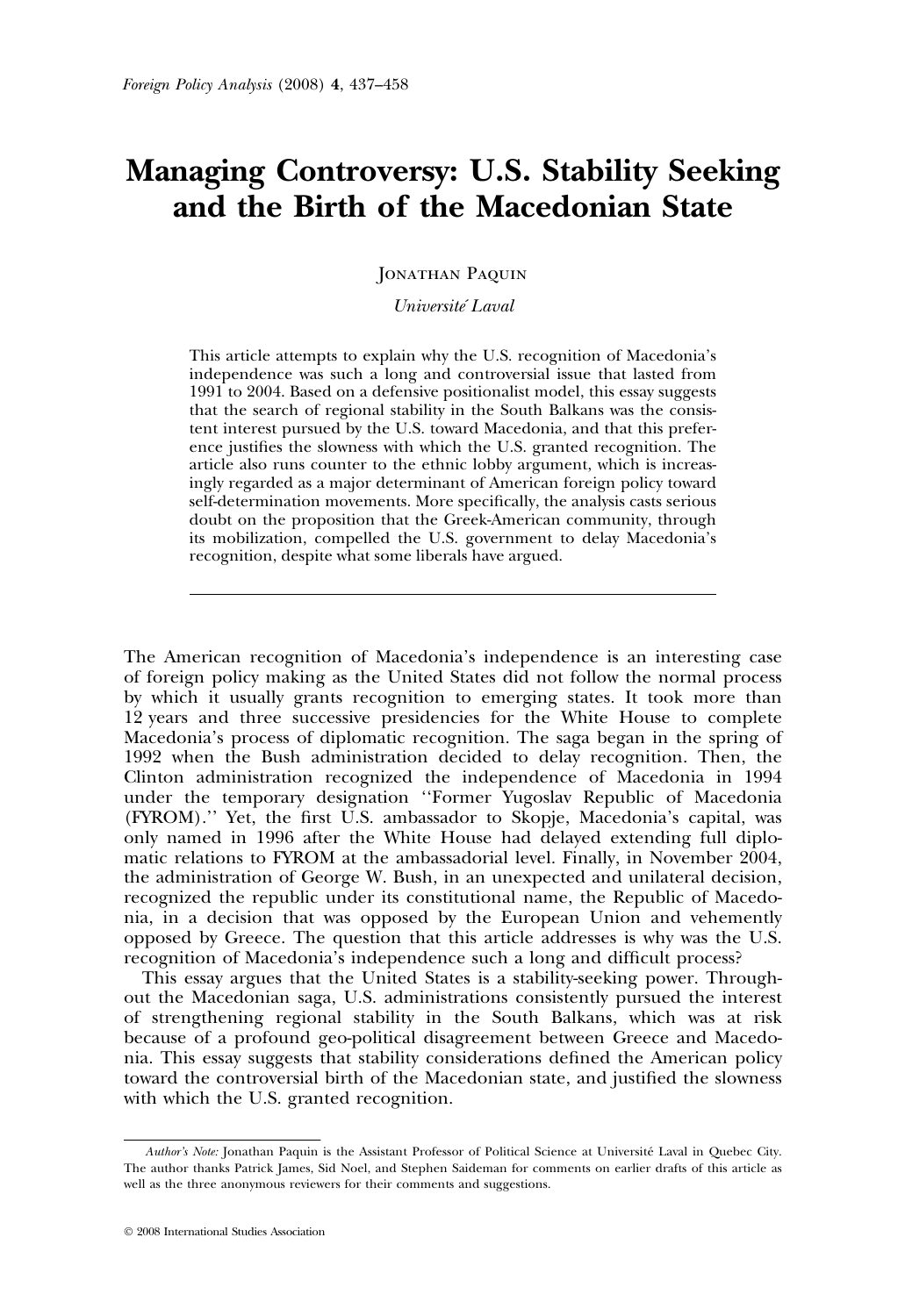The article first delineates the regional stability argument and explains how it applies to secessionist movements. Then, for the sake of theoretical development, a competing argument, namely the ethnic lobby proposition, will be presented as an alternative explanation to the research problem. These two arguments will then be tested on the case of Macedonia, and the last section of the essay will assess the consistency and validity of both propositions. I believe that this essay offers a theoretical contribution that goes beyond the simple case of Macedonia. By comparing the two theoretical arguments mentioned above, this article contributes more broadly to the ongoing debate between realists and liberals on the sources of foreign policy.

## The U.S. as a Stability-Seeking Power

Over the years, realists have debated the strategy used by states to maximize their security. According to offensive realists, security can only be partially assured because states cannot be certain of the intentions of others. As a result, states would try to increase their power in order to achieve more security by aggressively competing with one another (Labs 1997; Mearsheimer 2001). Defensive realists, on the contrary, argue that international anarchy makes states anxious about their security, which inevitably leads them to balance power and threat in order to prevent stability gaps and vulnerability (Walt 1987; Mastanduno 1993; Van Evera 1999).

This article builds on the later version of realism. It asserts that the United States is a ''defensive positionalist'' state, a term that was initially coined by Joseph Grieco (1988, 1990) and which refines defensive realism. According to defensive positionalism, states are unitary-rational agents which seek to maintain their relative position and are ''sensitive to any erosion of their relative capabilities'' as the preservation of their power guarantees their security in a self-help international system (Grieco 1988:498). States would therefore prefer to work in favor of the status quo rather than against it. States are not ''gap maximizers'' but ''gap avoiders'' (Mastanduno 1993:265). They try to avoid instability and insecurity because such conditions increase their vulnerability and could help other states to improve their relative power.

I argue that defensive positionalism applies in great depth to the United States because the American superpower is seated at the top of the international structure. Its powerful position in the system is maintained by the prevention of power losses that could originate from instability in the international system. This is why regional stability matters greatly for Washington. It helps the United States to maintain a powerful position and sustains its security. I assert that minimizing stability gaps, that is reducing or eliminating relative gains whether economic, military, or political ones, that could favor rival states or enemies, defines U.S. interests. In recent history, the United States attempted on several occasions to minimize stability gaps. Following the collapse of Yugoslavia, for instance, Washington quickly supported and recognized Bosnia-Herzegovina as a sovereign state to contain Serbia's violent irredentist ambitions. This way, the United States narrowed a gap in benefits that would have favored Serbia's expansionism (Baker 1995:639). During the Cold War, the United States relied on export controls to weaken the Soviet economic and military resources to eliminate potential gains for the USSR made at the expense of the United States (Mastanduno 1992). This is another example of stability gap minimization.

This paper maintains that reducing or eliminating stability gaps was reflected in the American management of the Macedonian saga. The next section will show how this stability-seeking argument plays out with respect to foreign secessionist states like Macedonia.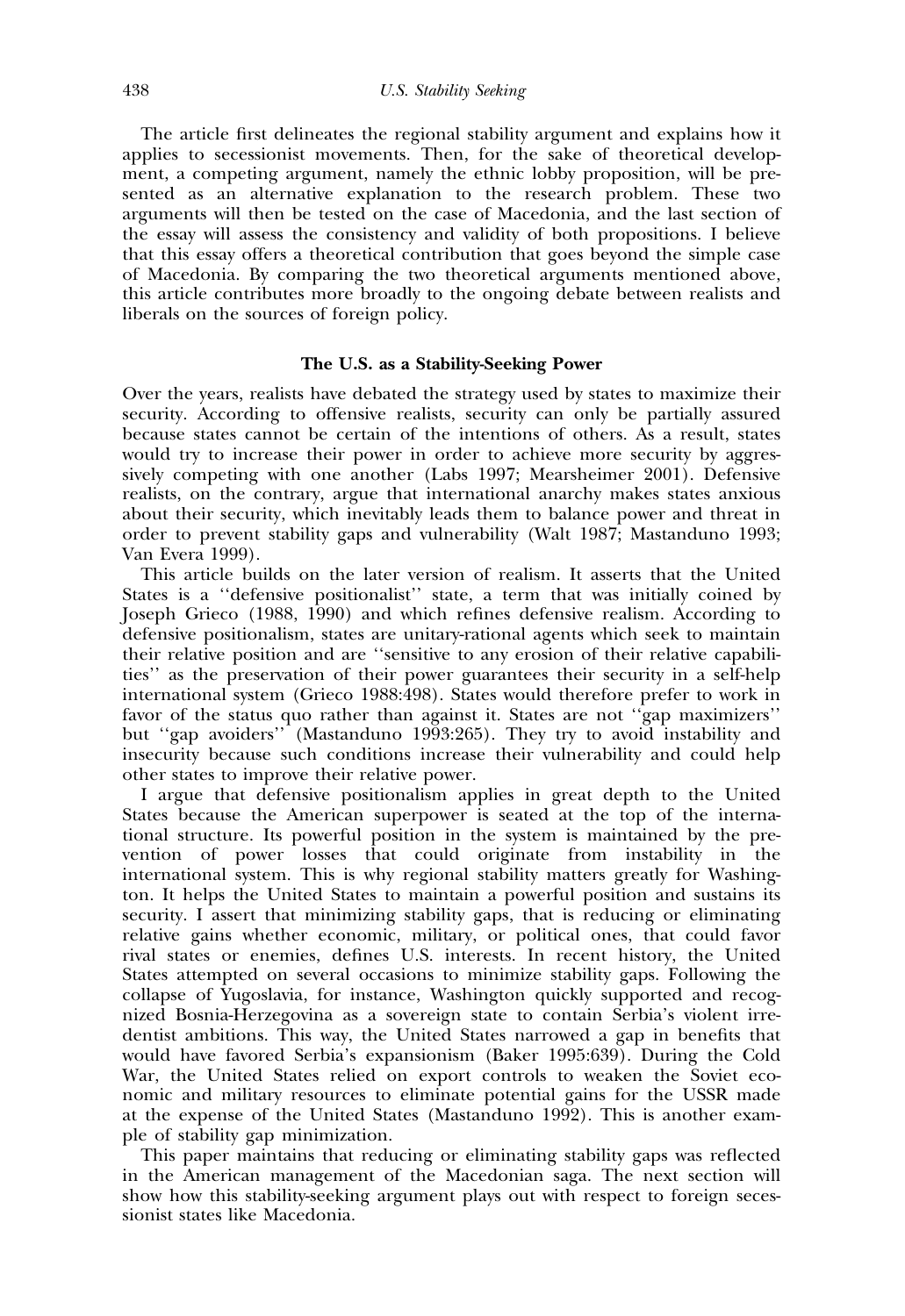# Implications for U.S. Foreign Policy toward Secessionist States

The need to prevent power losses and to minimize stability gaps explain why the United States has been cautious in not encouraging secessionist groups abroad (Halperin, Scheffer, and Small 1992). Historically, secessionist movements stood out as one of the most disturbing factors causing instability in the world.<sup>1</sup> These movements have created geopolitical turbulence and threatened to alter international borders. Secessionist attempts have provoked, among other things, civil wars (e.g., in Ethiopia, Indonesia, and Moldova) and initiated state disintegrations (Czechoslovakia, USSR, and Yugoslavia).

As a stability-seeking state, the United States therefore favors the containment of secessionist claims within existing sovereign states as a way to preserve the stability of regional systems. However, this scenario is not always possible as a central state could be the cause of instability or could even collapse as a result of civil unrest or secession (e.g., Yugoslavia). In such cases, this essay argues that the United States will shift its position and recognize the independence of a secessionist state if this state can strengthen the level of stability in the region affected by secessionism.<sup>2</sup> Based on defensive positional assumptions, we can deduce that the United States will assess the domestic structures of the secessionist state as well as the regional environment in which it evolves before making a decision. Secessionist groups will need to show proof of internal and external stability in order to be recognized by the United States. Indeed, it is unlikely that the United States would be interested in recognizing a new state that is likely to replicate the stability gap of the predecessor state. If the secessionist state is unable to achieve stability, the argument maintains that the U.S. recognition will be postponed or simply denied.

It is important to specify that the stability-seeking argument focuses on the U.S. executive branch of government as the power to recognize foreign governments and states is an exclusive prerogative of the President and the Congress cannot legally oppose such a presidential decision. The presidency has, therefore, a great level of autonomy in these matters (Adler 1995; Henkin 1996). But what constitutes "stability-seeking" and how can it be measured? The following indicators define the notion of regional stability and provide theoretical mechanisms that establish a clear connection between U.S. foreign policy and regional stability.

The internal dimension of stability refers, among other things, to the domestic definition of sovereignty, which is ''the organization of public authority within a state and the level of effective control exercised by those holding authority'' (Krasner 1999:9). Secessionist leaders who fail to achieve effective control of the territory might face recurrent instability. Another important aspect of internal stability is whether or not secessionists held a referendum on independence. The referendum result will be a measure of the likelihood of future intra state conflicts. The respect and the protection of minorities and human rights will also be taken into account by the United States as an important aspect of internal stability. These considerations are purely instrumental, however, as the protection of human and minority rights will be seen by U.S. decision makers as a means to strengthen stability. This is, therefore, consistent with the stability-seeking argument and does not represent an incursion in the liberal paradigm.

<sup>&</sup>lt;sup>1</sup> Here, I define the notion of "stability gap" as the increasing disjunction between the way a given regional order was configured and the current state of affairs generated by a secessionist conflict.

<sup>&</sup>lt;sup>2</sup> This gain in stability, however, is an expectation rather than a certainty as the United States, like any other state, operates in a state of uncertainty and usually possesses incomplete information for making foreign policy decisions.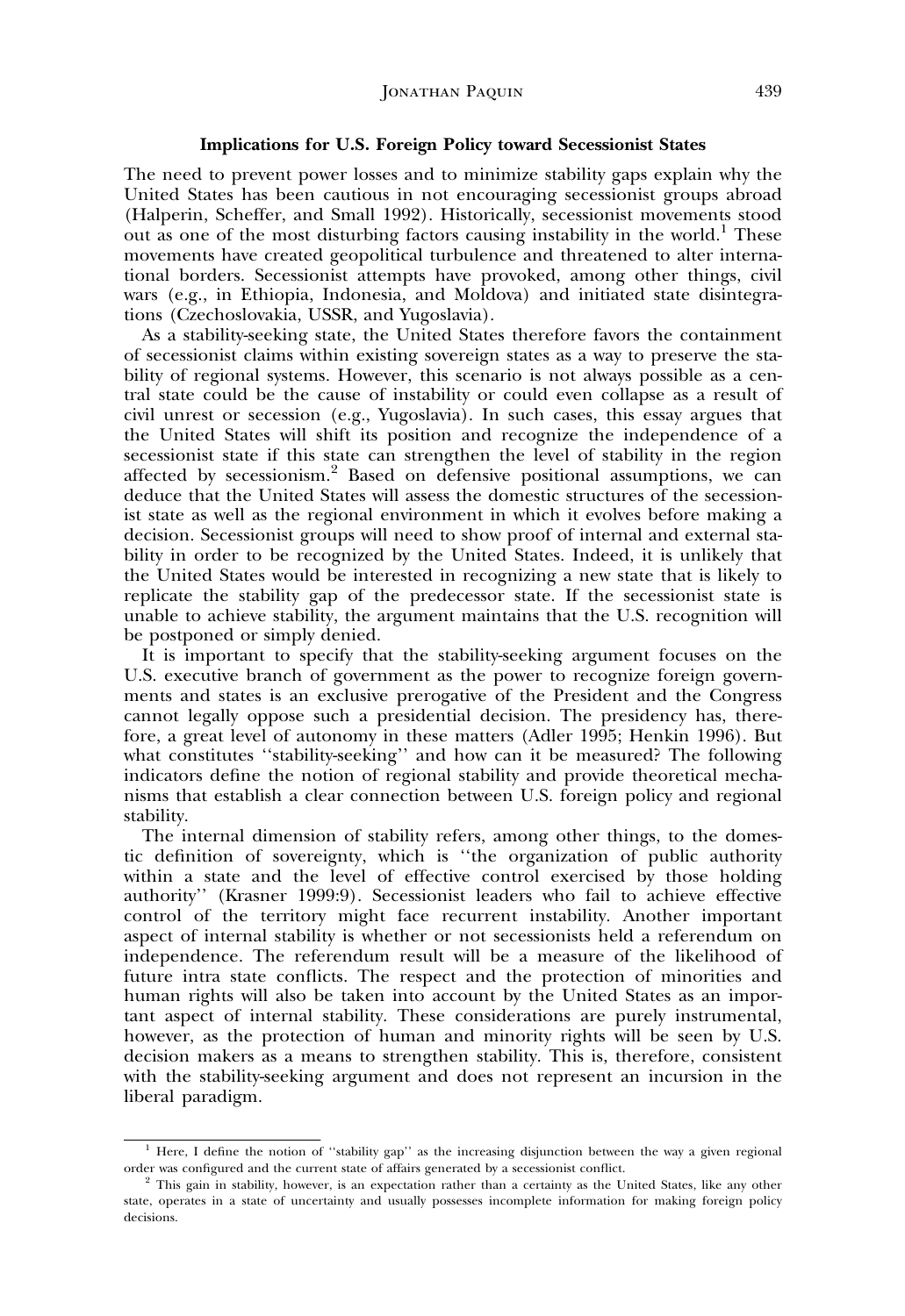As for the external requirements of stability, a secessionist group must accept its former internal boundaries as its new international borders. Territorial revisionism through irredentism, for instance, would not be tolerated. Mark Zacher shows that since 1945 all the new states that were created through state breakups have kept (whether or not they wanted to) their former internal borders as legal international ones. Zacher points out that ''states generally desire predictability regarding the international territorial order. They do not like secessions, but if they are going to occur, they do not want the successor states fighting over what their boundaries should be'' (Zacher 2001:234–235). I argue that, as a defensive positional state, the United States is especially hostile to the alteration of international borders as it may create stability gaps and therefore security threats. Secessionist states must also avoid intervention in the internal affairs of other sovereign states. Secessionist governments pursuing political revenge or an aggressive foreign policy toward neighboring states will clearly fail the test of external stability. Secessionist leaders who produce cross-national refugees by their policies and actions will also fall short. Indeed, refugees are a source of instability as they could, for instance, alter the demographic equilibrium of neighboring states. Moreover, secessionist states must be at peace with their neighbors when asking for recognition. As a stability-seeking power, the United States will be reluctant to recognize a secessionist entity that might engage in an inter state war following its independence. As it will be shown below, this last indicator of external stability became the main source of contention in the case of Macedonia.

## Indicators of U.S. Stability-Seeking

Internal stability:

- Secessionist authorities achieve effective control of the territory.
- Secessionists agree to hold a democratic referendum on independence.
- The new state respects human and minority rights.

External stability:

- The secessionist state must accept its former internal boundaries as its new international borders.
- Secessionists respect international borders (including no cross-national refugees).
- Secessionists demonstrate that no inter state war is likely to occur following independence (absence of irredentism, revenge, and aggression).

Built on defensive positional assumptions and on previous deductions regarding the behavior of U.S. foreign policy towards secessionist crises, the regional stability argument generates the following testable hypotheses:

As a stability-seeking power, the United States will recognize the independence of a secessionist state that simultaneously maintains internal and external stability.

The United States will not recognize or will delay recognition of a secessionist state that does not demonstrate clear ability to maintain internal and/or external stability.

The regional stability argument is testable and parsimonious. It could be falsified if one could demonstrate, for instance, that the United States extended recognition to a secessionist group that could not maintain stability or, conversely, that a state was not recognized by Washington after having fulfilled the above stability criteria. The argument would also be disproved if empirical evidence showed that considerations other than regional stability, such as U.S. domestic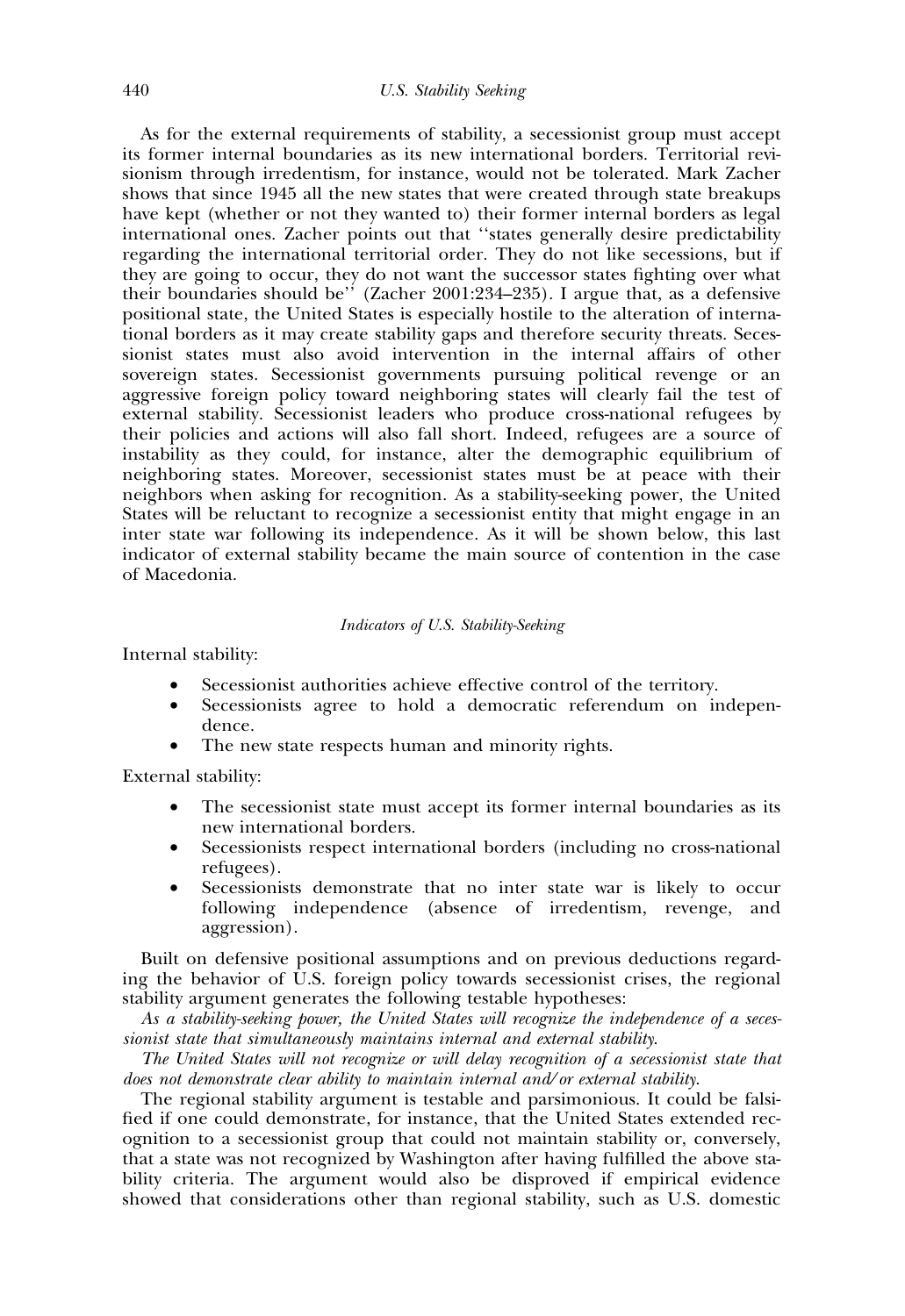Before proceeding to the measurement of the regional stability argument, this article also proposes to evaluate how the competing proposition of ethnic lobbies applies to the case of Macedonia.

# The Reputed Power of Ethnic Lobbies

In the post cold-war era, several analysts have moved away from external sources of foreign policy to concentrate on domestic factors. The context of the 1990s engendered a broad range of research that scrutinized, among other things, the impact of domestic ethnic lobbies on the decision-making process (Mearsheimer and Walt 2007; Hockenos 2003; Nau 2002; Ambrosio 2002; Shain and Wittes 2002; Deconde 1992). Ethnic lobbies are important agents of foreign policy because they can influence decisions with money and votes. Several ethnic lobbies contribute financially to the campaign of presidential candidates and often influence the vote of U.S. ethnic diasporas during elections (Haney and Vanderbush 1999; Shain and Barth 2003). As Ambrosio points out, ''[p]oliticians often appeal to the interests of key ethnic identity groups in order to tap into the 'ethnic money' and to garner more votes'' (Ambrosio 2002:11). For these reasons, the ethnic lobby argument, which was seen as idiosyncratic a few years ago, has been increasingly theorized in the last two decades and several analysts now argue that U.S. foreign policy is increasingly the product of these lobbies. Henry Nau maintains, for instance, that U.S. ethnic groups are now a major determinant of American foreign policy. According to him, U.S. foreign policy is transformed ''into a patchwork of ethnic […] particularisms'' (Nau 2002:82–84). Yossi Shain (1995) even questions if U.S. foreign policy still promotes national interest or if it has been undermined by diaspora interests (Shain 1995).

John Mearsheimer and Stephen Walt (2006) have recently jumped into the debate on the role of ethnic lobbies, which gave additional weight to this argument. Known for being respectively offensive and defensive realists, Mearsheimer and Walt make the case that the Jewish American lobby has ''managed to skew'' U.S. foreign policy in the Middle East by convincing the American people that U.S. and Israeli interests are identical. Former U.S. National Security Advisor, Zbigniew Brzezinski, has also questioned the effect of these lobbies. According to him, ethnic groups are increasingly powerful and have a major impact on the definition of the American national interest (Brzezinski 2006). Brzezinski believes that the academic and foreign policy communities must have a ''serious debate'' on this important issue.

This ethnic domestic angle of foreign policy analysis greatly matters in the context of the current article because it has been used to explain the American response to ethnic conflicts and secessionist movements since the 1990s. Shain (1999:51–66), for example, asserts that some ethnic groups in the United States have been able to pressure U.S. leaders to adopt supportive policies towards national self-determination movements in Central and Eastern Europe. His argument implies that U.S. ethnic lobbies often influence which side the United States supports in a secessionist conflict abroad. To this extent, Macedonia has been one of the most cited examples to support this argument. Authors including Stephen Saideman (2001), Hockenos (2003); Marshall Freeman Harris (1999), John Shea (1997), David Gompert (1996), and Hanna Rosin (1994), have argued that the Greek-American lobby strongly influenced the U.S. policy toward Macedonia. More specifically, they assert that the United States delayed the recognition of Macedonia's independence because of the successful mobilization of the Greek-Americans, who strongly opposed recognition.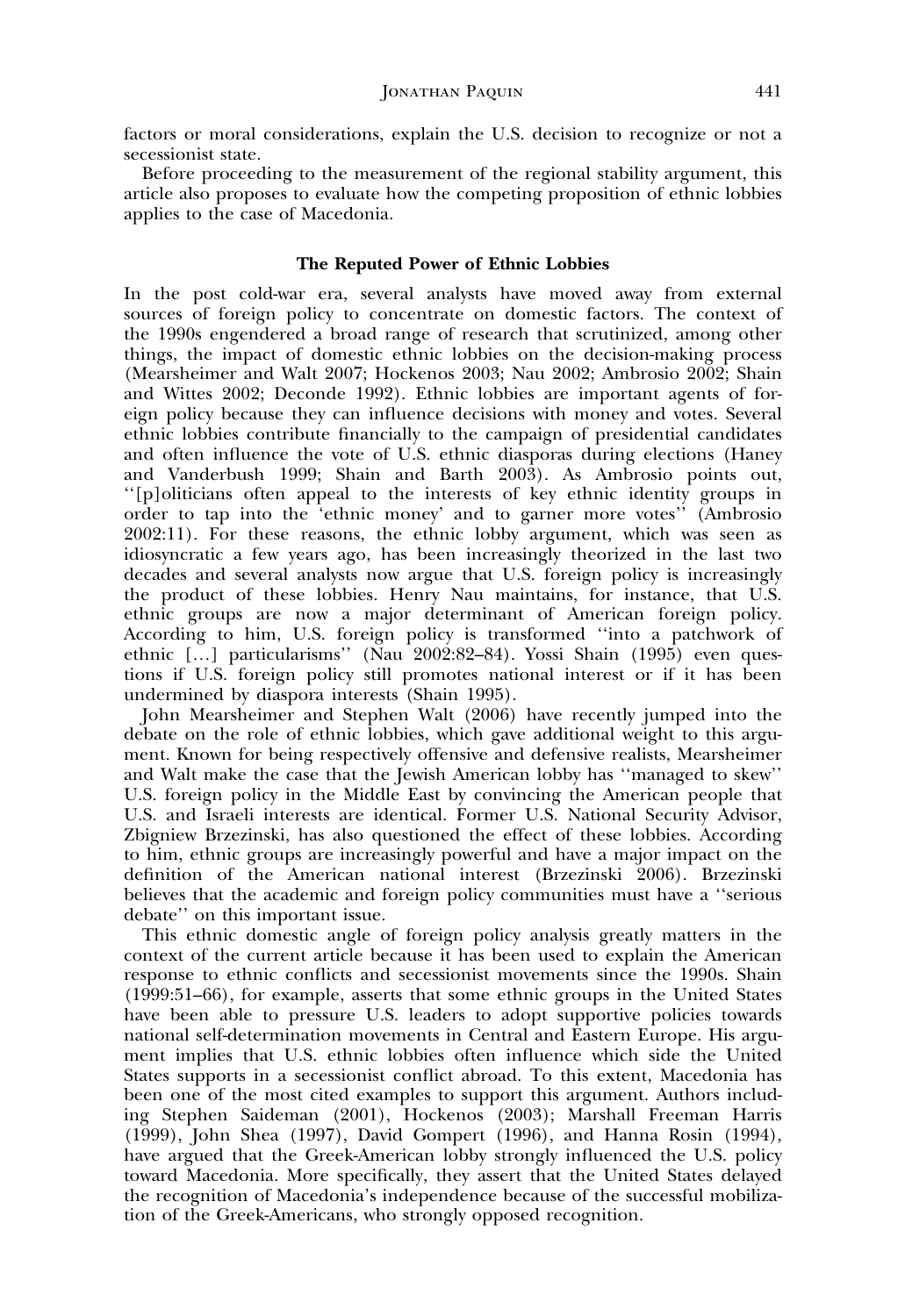The ethnic lobby argument is therefore a serious alternative explanation to the research puzzle under investigation. As this article specifically looks at the Macedonian case and Macedonia has been one of the standard bearers for the ethnic lobby argument, I propose to evaluate this argument by bringing the theoretical debate to the forefront.

#### Within-Case Analysis

The case of the U.S. recognition of Macedonia is well-suited for intra case comparisons and systematical analysis. For the purpose of the current study, the different ''episodes'' of the Macedonian saga are broken down into five different units of interactions that are treated as separate cases. The benefit of the intracase comparison is that it looks at variation within one defined political context, which allows to identify the fluctuations in the U.S. position and the factors accountable for them. This comparative method increases the number of points of measurement for a more accurate and systematical evaluation of the proposed arguments.<sup>3</sup>

## Episode 1: The Bush Administration Delays Recognition

Macedonia declared its independence from Yugoslavia in November 1991. In contrast to Croatia, and to a lesser extent Slovenia, Macedonia managed to break from Yugoslavia without any violence. By March 1992, the Macedonian government had removed all its representatives from federal institutions and the Yugoslav People's Army (YPA) had completed its withdrawal from the republic.<sup>4</sup>

The peaceful and democratic nature of Macedonia's independence placed the republic in a good position to be recognized by the United States. The National Security Council (NSC) and the State Department were of the opinion that recognition should be granted as it would bring greater stability to Macedonia by transforming its republican frontiers into international borders. Recognition was seen as a major deterrent against a hypothetical Serbian or Greek aggression against Macedonia, which could have inflamed the South Balkans. In a note sent to Secretary of State James Baker in the winter of 1992, Deputy Secretary of State Lawrence Eagleburger warned that the nonrecognition of Macedonia ''could create real instability, which less than mature players in Serbia and Greece might decide to exploit'' (Baker 1995:640). Eagleburger also stated his appreciation of Macedonia's process toward independence and praised what can be identified as the internal and the external stability of the republic.

In terms of internal stability, Macedonia had held a successful referendum on independence with a majority of three-quarters in favor of it. The fact that Macedonia's Albanian minority had boycotted the referendum was not raised by U.S. officials in the assessment of the stability of the republic. The Macedonian government had also achieved effective control of the republic's territory, it guaranteed minority rights, and it was committed to liberal democracy. A new Macedonian constitution had also been adopted which guaranteed civil rights to all Macedonian citizens and described Macedonia as a civil state as opposed to

<sup>3</sup> Within-case analysis is critical in small-n analysis. As Alexander George and Andrew Bennett explain, it is ''an alternative that compensates for the limits of both statistical and comparative case analyses.'' For more on withincase analysis (see George and Bennett 2005:178–179).

<sup>4</sup> Serbia's president Slobodan Milosevic, who was then in control of the YPA, was reluctant to open another front by launching a war in Macedonia. Moreover, Serbia had little incentive to fight in Macedonia as very few Serbs were living in this republic. It is in this context that the Macedonian government managed to sign an agreement with Milosevic on the withdrawal of former Yugoslav troops from Macedonia (see Perry 1992:37).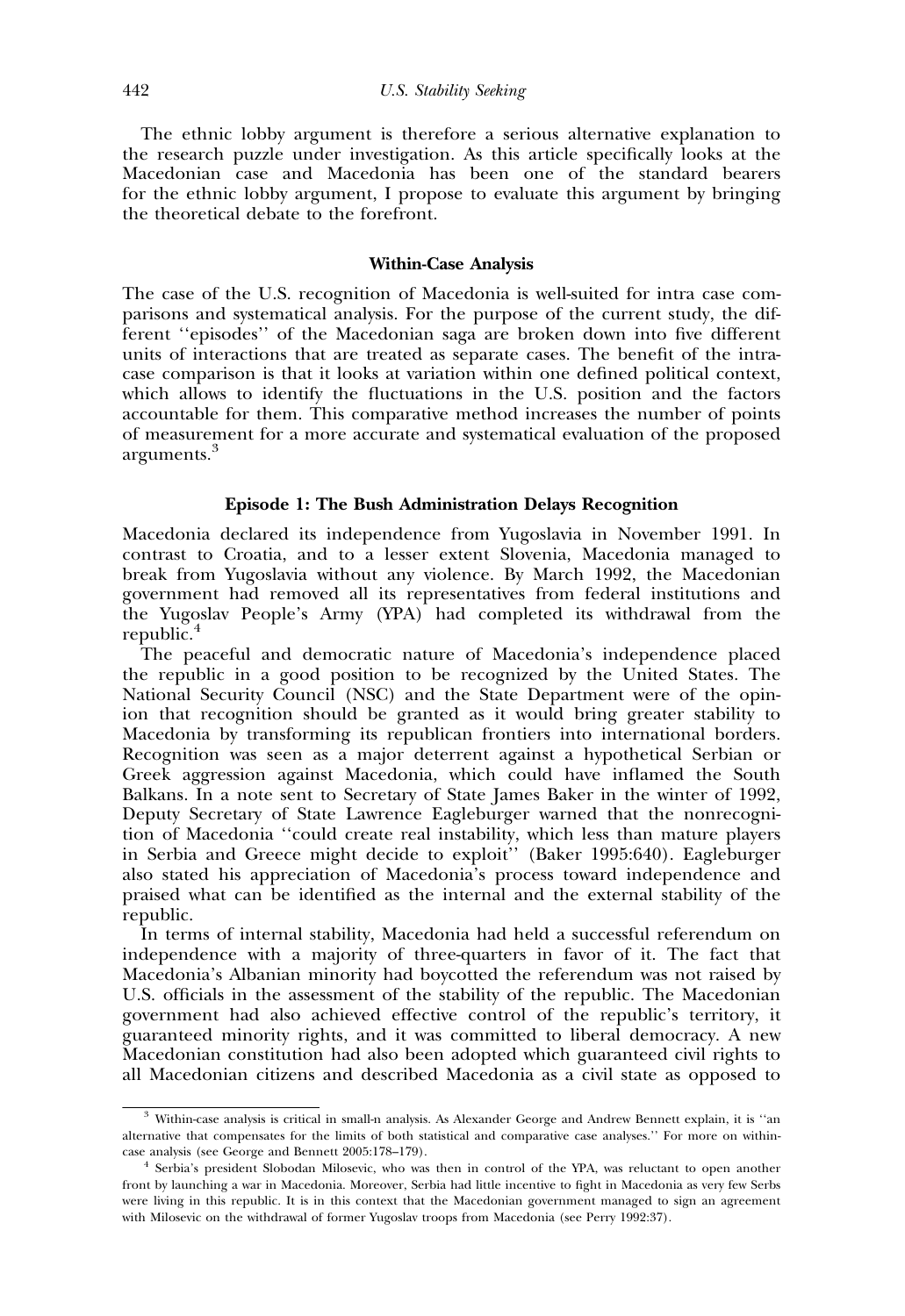the ''state of the Macedonian nation,'' as it was previously defined, in order to reassure its own minorities (Moore 1992:33).<sup>5</sup>

As for the external dimension of its stability, Macedonia had a well defined territory (i.e., recognized republican borders) and respected international borders. The Macedonian government had also amended its constitution to prove that it had no irredentist ambitions toward Greece's neighboring province of the same name. The amendment denied any territorial ambitions ''prohibiting interference in the internal affairs of other states, and reaffirming the inviolability of existing frontiers'' (Perry 1992:40). In addition, and this is important, Macedonia met all the criteria included in the U.S. guideline for state recognition which had been unveiled in the fall of 1991 by the State Department. This guideline listed five criteria that would guide the executive in its decision to grant or deny recognition to Yugoslav secessionist republics:

- Determining the future of the country (i.e., seceding republic) peacefully and democratically.
- Respect for internal and external borders.
- Support for democracy and the rule of law, by promoting the democratic process.
- Safeguarding human rights, including equal treatment of minorities.
- Respect for international law and obligations, especially the Helsinki Final Act and the Charter of Paris.<sup>6</sup>

Consequently, the Bush administration assessed that Macedonia was a first rate candidate for diplomatic recognition, which would bolster its stability in an uncertain environment.

The U.S. guideline for state recognition reflected U.S. democratic values and its strong interest in regional stability. It reveals the importance that the U.S. executive gave to the internal and external stability of the secessionist states, which indicates that the U.S. administration framed the issue along the lines of the regional stability argument. Although these criteria were not mutually exclusive, points 1, 3, and 4 refer to internal stability and to the governing ability of the secessionist states. Principles 2 and 5 refer to both internal and external elements of stability. Point 2 implies, for instance, that a secessionist state that either pursued irredentism or unilaterally redrew its internal territorial divisions would fail the test. As for point 5, it requests that secessionist leaders obey international norms of state conduct, such as respecting the territorial integrity of other states.

By designing this guideline, the State Department wanted the assurance that recognized republics would not perpetuate instability by replicating Yugoslavia's ethnic tensions on a smaller scale. These criteria had as an aim the assurance that newborn states would conform to certain standards of internal order and governance so that regional stability would endure. More generally, the conditionality of recognition was a way to socialize seceding states so that they would

<sup>&</sup>lt;sup>5</sup> The issue of rights under the new Macedonian constitution remained, however, contentious between Macedonian politicians and members of ethnic Albanian minority throughout the 1990s until the outbreak of the 2001 conflict. Under the new Macedonian constitution, minorities did not have the right of proportional representation within governmental institutions. Moreover, the right that ethnic Albanians had under the former-Yugoslavia to fly the Albanian flag on certain occasions was removed from the constitution (see Pettifer 2001:138 and 143). These elements, however, were not apparent and were not taken into account in 1991 when the United States assessed the stability of the republic.

<sup>6</sup> These criteria were unveiled before the Conference for Security and Cooperation in Europe (CSCE) in the Fall of 1991 (see Henkin, Pugh, Schachter, and Smit 1993:250). In early 1992, a European Community commission (the Badinter Commission) also ruled that Macedonia was in line with the European principles of recognition. The Charter of Paris was signed by CSCE members in 1990. The Charter had the objective of reinforcing the protection of human rights, democracy, and rule of law in Europe that were part of the Helsinki Final Act (see Commission on Security and Cooperation in Europe 1990). http://www.osce.org/documents/mcs/1990/11/4045\_en.pdf (April 5, 2008).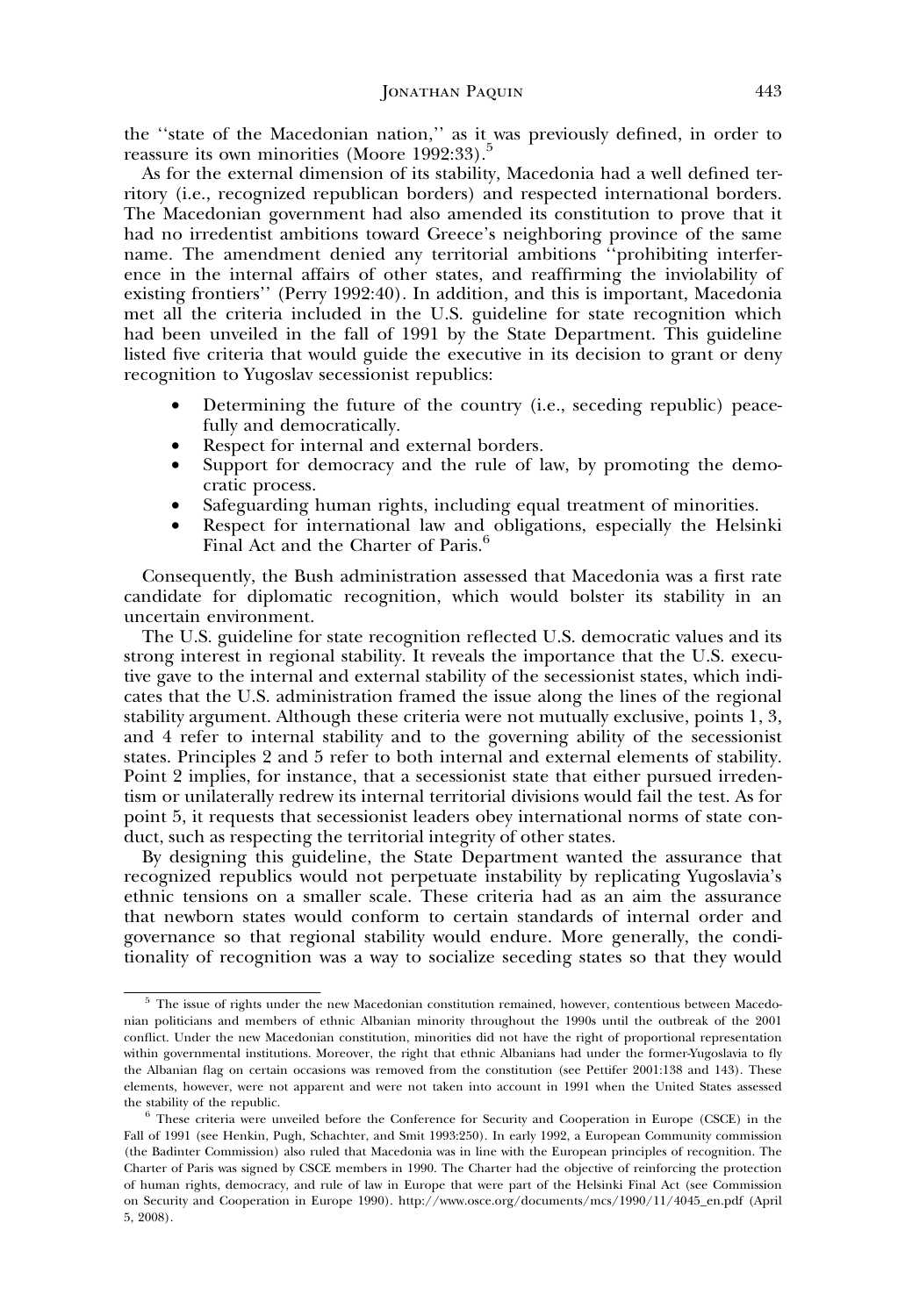conform to the rules and principles of the international system and would not develop into aggressive (or revisionist) states. In this context, Macedonia was moving fast toward international recognition.

#### Greece Steps in: Instability Arises

The Greek government of Prime Minister Constantine Mitsotakis quickly cast a shadow on Macedonia's hope to achieve international recognition. Greece argued that because Macedonia was the name of its northern province, famously known for being the native soil of Alexander the Great and Aristotle, the former-Yugoslav republic of Macedonia had no right to refer to itself as being 'Macedonia'. Athens requested that the government of Skopje remove the word Macedonia from its constitutional name as a condition for recognition even if the republic had adopted constitutional amendments to eliminate any irredentist suspicions that the Greek authorities may have had.

As a member of the European Community, Greece led a vigorous campaign against recognition and managed to veto the European Community (EC) decision to recognize the republic in the spring of 1992 (Simons 1992). As Prime Minister Mitsotakis was an advocate of the Maastricht Treaty, EC members agreed to delay recognition to Macedonia in order to save the Mitsotakis government from falling. The name issue had become a burning political issue in Greece and the option of supporting Macedonia's recognition was politically untenable. Brussels also consented to delay recognition to preserve a single and united European front at the crucial time when the Common Foreign and Security Policy was coming into existence. In return, Mitsotakis consented to sign the Maastricht Treaty, which gave birth to the European Union, and supported EC economic sanctions against Serbia.

Although the State Department and the NSC had initially concluded that Macedonia had fulfilled its stability criteria for recognition and that its diplomatic recognition would be the best option to reinforce stability in the South Balkans, the Bush administration reversed its initial decision and delayed recognition in April of 1992 because of growing political tension between Greece and Macedonia. Washington assessed that the government of Skopje was not in a position to demonstrate that no inter state war would occur with Greece.

The Greek opposition had a major impact on the U.S. policy, not so much because the Bush administration was supportive or empathetic to Athens position, but because the NSC feared that the recognition of Macedonia would intensify the already exacerbated Greek nationalist feeling toward the issue, and might provide the justification for a Greek-Macedonian conflict [Scowcroft, Brent. (2005) Interview in Washington, DC, February 8]. Following Macedonia's declaration of independence in 1991, hundred of thousands of Greeks had demonstrated for months against Macedonia's recognition, and the Greek army had been very active on the Macedonian border by conducting maneuvers to intimidate Skopje (Phillips 2004:54).

The U.S. executive branch was also worried that a conflict between Greece and Macedonia could spark a regional conflict in which Greece and Turkey, two members of the North Atlantic Treaty Organization (NATO), could clash against each other (Gompert 1996:136). The presence of a large Muslim minority in Macedonia provided for speculations in the State Department on a possible Turkish intervention on the side of Macedonia in the case of a conflict with Greece. As peace in the South Balkans was connected to the stability of Macedonia, the Bush administration withheld recognition.

Two other factors contributed to the U.S. decision. First, Greece was a NATO ally and the United States had historically maintained close ties with Greek governments, which the Bush administration did not want to spoil by recognizing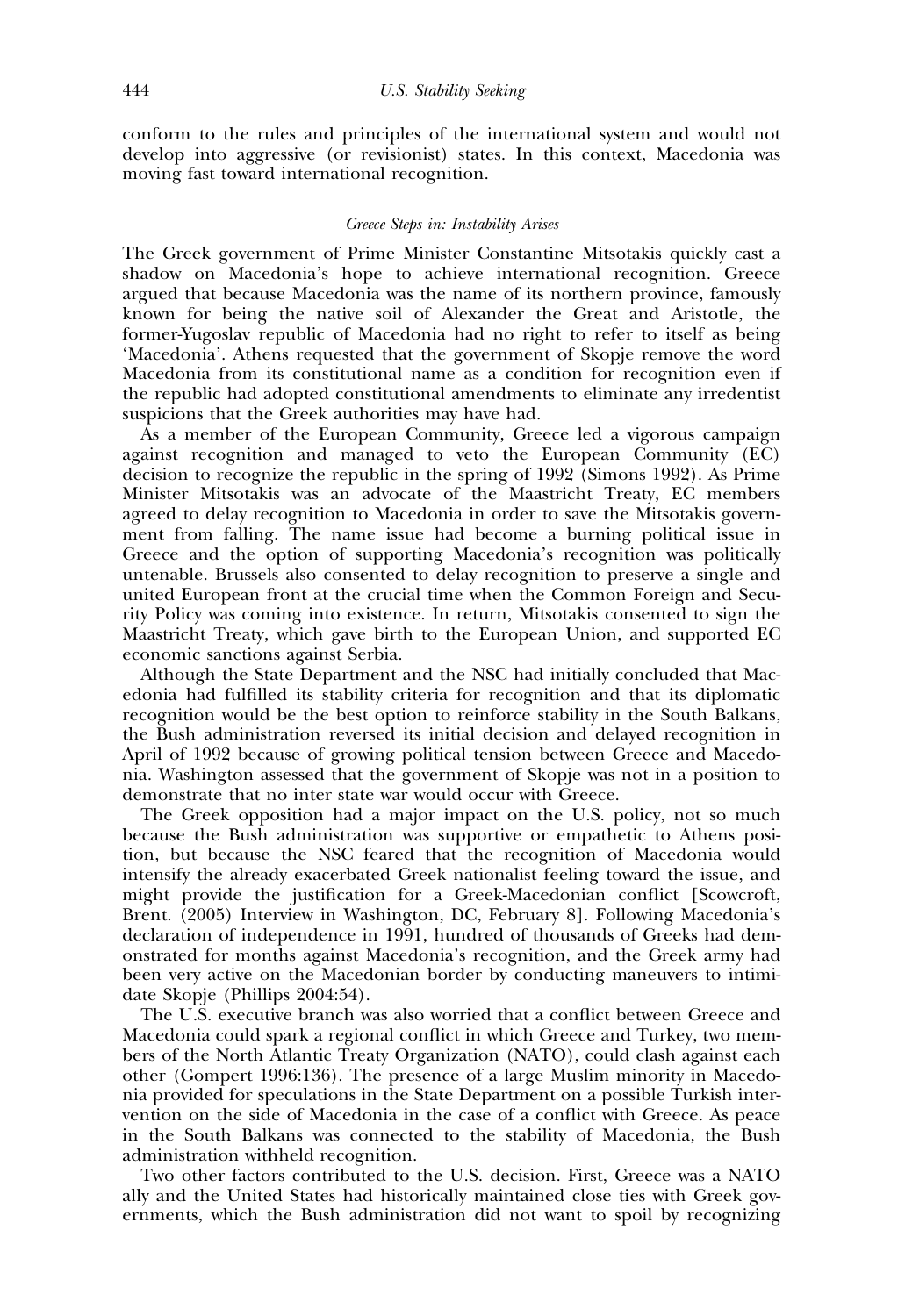Macedonia. Second, the U.S. desired to act in conjunction with the Europeans on the issue. The U.S. and the EC (from now on the European Union [EU]) had just ended their disagreement over the recognition of Bosnia, Croatia, and Slovenia in the spring of 1992, and President Bush was, therefore, reluctant to move unilaterally on Macedonia.

One question remains however: If the Bush administration believed that Macedonia deserved recognition in the fall of 1991, why did it not recognize the republic then? Why did the executive choose to wait until April 1992 to delay recognition? The U.S. administration made the decision in the fall of 1991 to wait for a general resolution of the Yugoslav war—which was raging in Croatia and was slowly moving to Bosnia—before extending recognition to Yugoslav republics like Macedonia. This conditionality of recognition was used to compel Yugoslav republics to peacefully resolve their conflict, which was expected to reduce the level of instability in the region. This strategy was dropped a few months later when the peaceful settlement of the Yugoslav conflict became unlikely as time went on. At this time, however, tensions between Greece and Macedonia had become a major concern for the Bush administration and prevented the United States from granting recognition to the republic.

The first episode of this saga demonstrates that policies and politics obey very different rationales. On paper, Macedonia was a good candidate for recognition. In practice, however, the Macedonian issue threatened to destabilize the southern Balkans and, ironically enough, the peaceful Macedonian state turned out to be the only former Yugoslav republic that directly threatened the interest of a NATO and EU member state. In April 1992, the United States extended recognition to Bosnia-Herzegovina, Croatia, and Slovenia, but Macedonia was left in the diplomatic waiting room. The United States indicated that the purpose of the delay was to allow Greece and Macedonia to settle their dispute. In a letter sent to a member of Congress who requested that the State Department clarify its stance on Macedonia, Acting Assistant Secretary of State for legislative affairs, Steven Berry, summarized the U.S. position:

While the United States takes very seriously Greek concerns regarding its security and is sensitive to the Greek government's concerns about the potential for instability on its northern border as violence in Yugoslavia continues, President Bush fully endorses Macedonian President Gligorov's efforts to maintain calm and stability and to lead his people to full independence through negotiations with the EC. The United States in no way condones the spread of violence to Macedonia. Above all, we seek solutions which are acceptable to the EC, Greece, and Macedonia noting that a close and friendly relationship between Greece and Macedonia is an important element in Balkan stability and regional prosperity. (Department of State 1992)

This reveals the extent to which tensions between Athens and Skopje inhibited the United States from recognizing the republic.

## Did the Greek-Americans Play a Role?

If the ethnic politics argument is right, the withholding of Macedonia's recognition must have been influenced by the Greek-American lobby which was categorically opposed to recognition. Evidence suggests, however, that the Greek diaspora was not an important factor in the U.S. cost-benefit analysis. The Greek-American campaign against Macedonia's recognition only began in the summer of 1992, a few weeks after the United States had decided to delay recognition. It is only then that the Greek-Americans launched an aggressive campaign to transform President Bush's policy into a permanent rejection of Macedonia's independence. The Hellenic-American National Council then sent letters to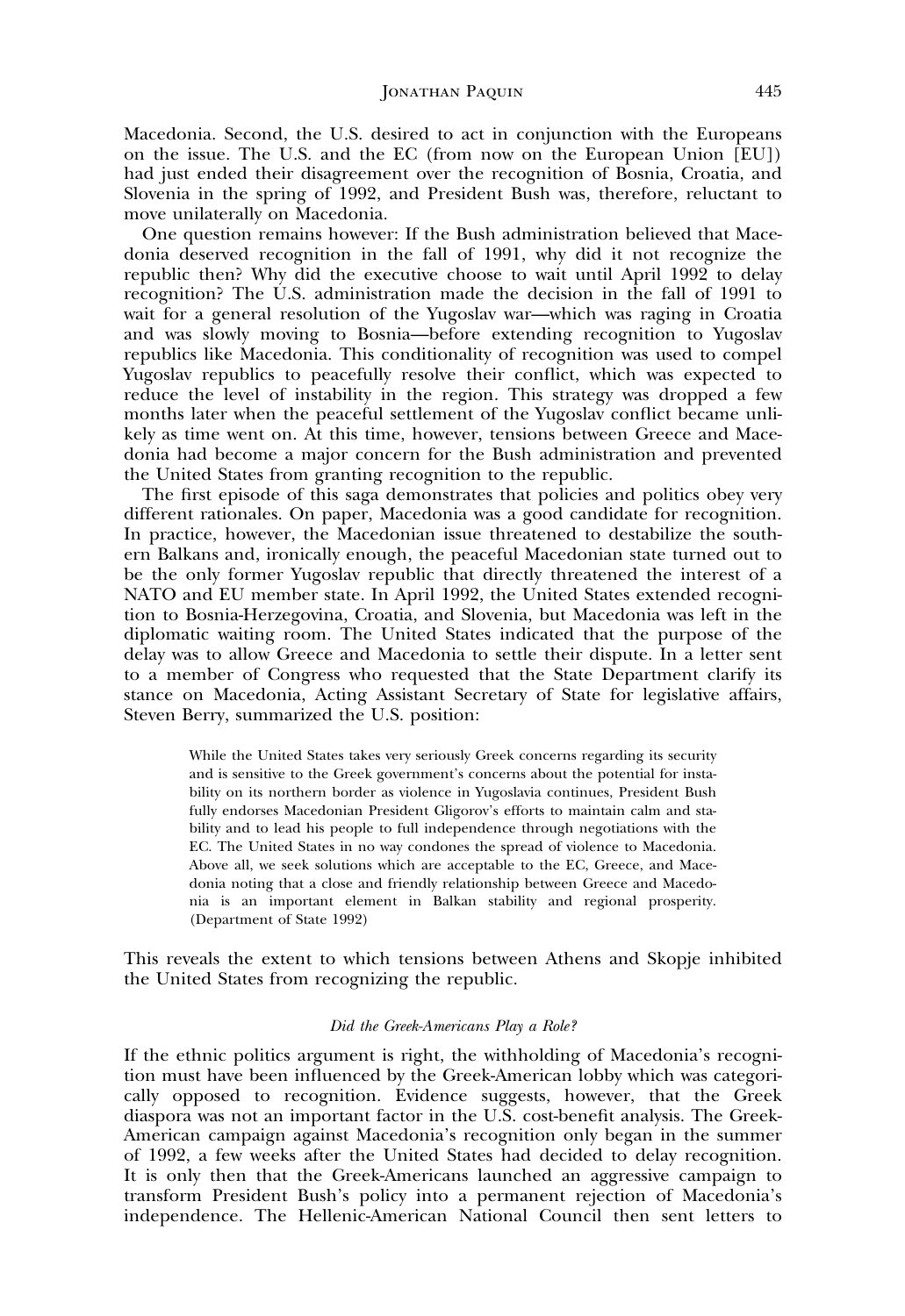Congress members and sponsored a rally in Washington, DC, against recognition, which gathered more than 20,000 Greek-Americans (Perry 1992). A Hellenic organization called the ''Americans for the Just Resolution of the Macedonian Issue" even paid for two full-page advertisements in the New York Times to make its case against the recognition of Skopje under the name Macedonia; a maneuver directed toward President Bush. The organization argued that the ''recognition of Skopje as the Republic of Macedonia would only legitimize its extremist and false claims upon sovereign Greek territory'' (Perry 1992:40).

The mobilization of the Greek-American lobby is undeniable but only came after the fact. The lobbying of the Hellenic community was not the cause of the delay. Moreover, no evidence indicates that this ethnic group had any impact on the U.S. decision to extend its delay. State Department archives on the issue, which were recently unclassified, do not suggest that the Greek-American lobby played a role. Former NSC and State Department officials who were interviewed for this research indicate that this ethnic lobby was insignificant in the formulation of the U.S. response in 1992. According to David Gompert, who acted as the Senior Director for Europe and Eurasia in the NSC, the administration of George H. W. Bush was relatively insensitive to the Greek-American lobby [Gompert, David C. (2005) Interview in Washington, DC, January 25]. Thomas Niles, the former Under Secretary of State for European Affairs, concurs. In his view, the pressure exercised by the Greek-Americans was not a major issue for the Bush administration [Niles, Thomas M. T. (2005) Phone interview, January 29]. Of course, one could question the validity of their assessment as Gompert and Niles were not neutral actors but government officials directly involved in the issue. However, the fact that these former officials acknowledged that the Greek-Americans had a strong impact on the position of the White House in 1994, as Episode 3 will demonstrate, enhances their credibility. This adds more weight to their claim that the ethnic group was not in the balance when President Bush delayed recognition in 1992. Thus, it appears that the ethnic domestic issue at stake was minor for the White House in comparison to international issues related to Macedonia's stability.

## Enter President Clinton

The Greek-Macedonian struggle reached new heights in the summer of 1992 when Greece decided to close its border to the republic and impose an oil embargo. This decision came in response to Macedonia's adoption of a new national flag that pictured the Star of Vergina, which appeared on the tomb of Philip of Macedon, father of Alexander the Great. This move was seen by the Greek authorities as a falsification of Greece's history and a direct provocation. This event bolstered Greek nationalist passions and dashed hopes for a quick resolution of the conflict (Kofos 2001; Zahariadis 2005).

It is at this time that Democratic President Bill Clinton was elected. The shift of political party in the White House did not result, however, in a transformation of the U.S. policy on Macedonia. Like the previous government, the Clinton administration emphasized the importance of regional stability to justify the nonrecognition of the republic. As time went on, however, and as the conflict resulting from Yugoslavia's disintegration threatened to consume the whole southern Balkans, the U.S. interest in the region slowly moved from a peripheral to a core concern (Daalder 2000:9). As the U.S. recognition of Macedonia depended on the resolution of the Greek-Macedonian dispute, the Clinton administration made two important decisions that strengthened the stability of the republic without aggravating the tense political situation with Greece.

First, the White House consented to send U.S. troops to the Macedonian republic as a substitute for diplomatic recognition in order to reinforce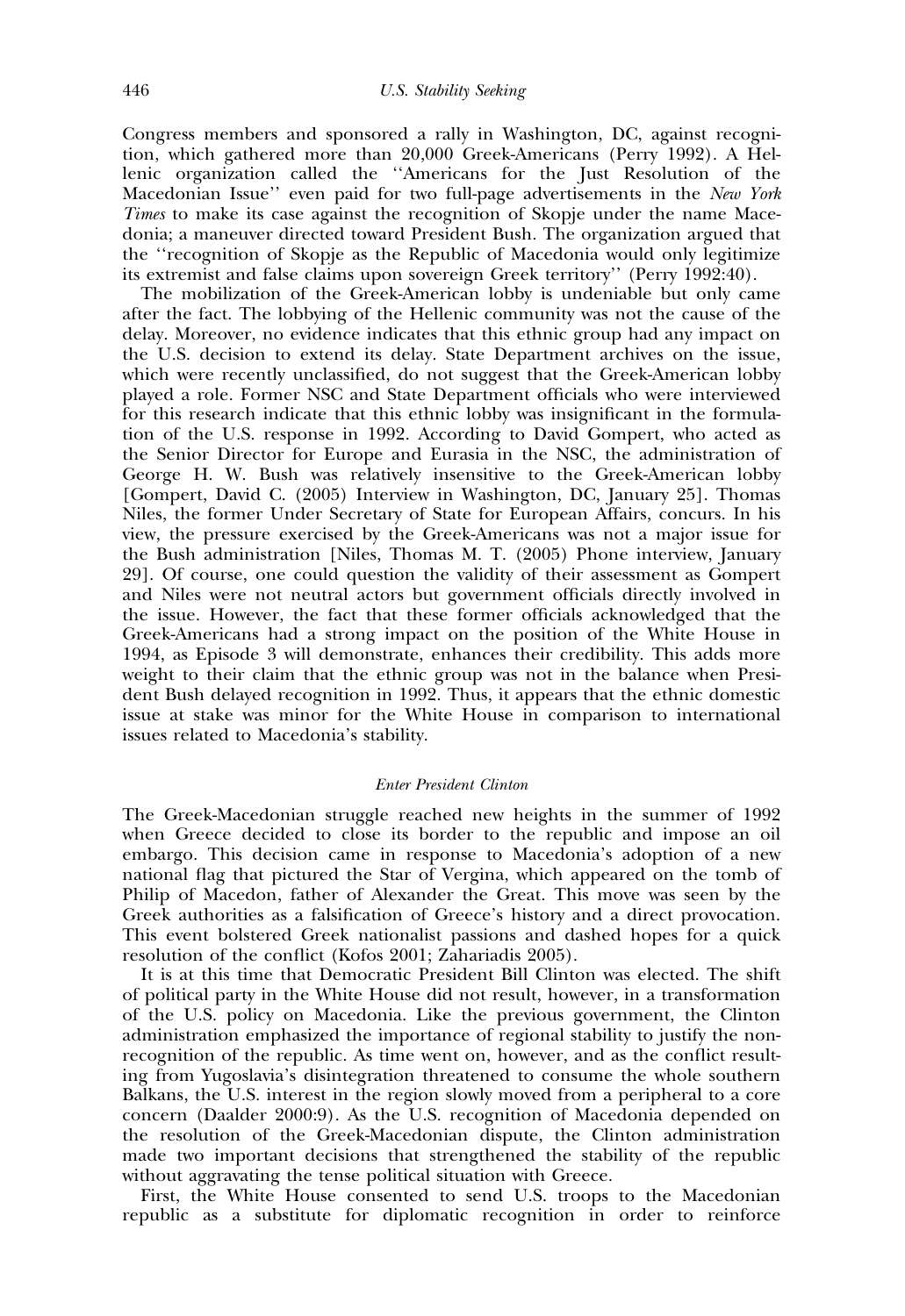Macedonia's security. As Richard Holbrooke points out: ''The situation was so explosive that the United States made its only exception to the policy of not sending troops to the region […] in order to prevent the war in Bosnia from spreading to the south and igniting a general Balkan conflict'' (Holbrooke 1999:122). This decision came after the Central Intelligence Agency (CIA) had warned the White House that a Serbian attack on Macedonia was imminent and that this conflict could consume the region (Phillips 2004:60). In May of 1993, 300 U.S. soldiers joined the United Nations Protection Force (UNPROFOR) for Macedonia, which already numbered 700 UN troops.<sup>7</sup> The deployment of these troops along the Macedonian border with Serbia gives a clear indication of the importance that the United States gave to the stability of the republic, especially given that the government of Skopje had not formulated demands for any U.S. protection force. This decision was part of the U.S. containment strategy, which attempted to build a cordon sanitaire around Serbia to prevent Milosevic's regime from committing further aggressions. The decision was also driven by President Clinton's need to be pro-active in the region at a time when members of Congress were upset about the brutal ethnic strives in the Balkans and the lack of U.S. executive actions to this regard. This measure, however, placed the Clinton administration in a very odd position as American troops were sent to protect the territorial integrity of a state that the United States did not recognize.

Second, the Clinton administration agreed to sponsor the admission of Macedonia to the United Nations in April of 1993. The objective here was to encourage Greece and Macedonia to settle the name issue through the auspices of the United Nations. Greece had reluctantly agreed on the UN admission of the Yugoslav Republic under the provisional name FYROM to show its good faith and its will to resolve the issue. Macedonia was thus admitted as the 181st member of the UN through a Security Council resolution under the name FYROM.

Macedonia's admission to the UN allowed the United States (and EU members) to advance its stability agenda in the Balkans without increasing tensions between Athens and Skopje. The welcoming of FYROM as a member of the UN also bolstered the stability of the republic by underlying the inevitability of its independence. This was made without compelling the Clinton administration to reverse its official position on the issue.<sup>8</sup>

# Episode 2: President Clinton Recognizes Macedonia as FYROM

Toward the end of 1993, six members of the EU (Denmark, France, Germany, Great Britain, Italy, and The Netherlands) disregarded Greece's sensibilities toward Macedonia and recognized its independence under the name FYROM (Lewis 1993). This decision was prompted by Greece's suspension of its negotiations with Macedonia under the supervision of the UN, which upset EU members and the United States (Zahariadis 2005). Moreover, the EU was dissatisfied overall with Greece's counter-productive campaign on the name issue, which impeded progress on the matter for almost two years. The nonrecognition of Macedonia also had a negative effect on the United States⁄EU attempt to strengthen UN sanctions against Serbia in 1992–1993. Indeed, as Macedonia was not recognized and could not, therefore, obtain economic support from the

<sup>7</sup> The New York Times (1993), ''300 U.S. Troops in Macedonia To Try to Contain Balkan War,'' July 13, 1993. The UNPROFOR in Macedonia had been authorized by the UN Security Council in late 1992. Its mandate was to protect Macedonia's border with Albania and Serbia. The creation of the UNPROFOR-Macedonia was recommended by the UN Secretary General following a request made by the Macedonian government (see Woodward 1995:295).

<sup>8</sup> According to Marshall Freeman Harris, who served in Macedonia in the early 1990s as a State Department official, the UN recognition of FYROM was seen in Washington as a first step in the inevitable process of Macedonia's recognition [Harris, Marshall Freeman. (2005) Interview in Washington, DC. (Accessed February 17)].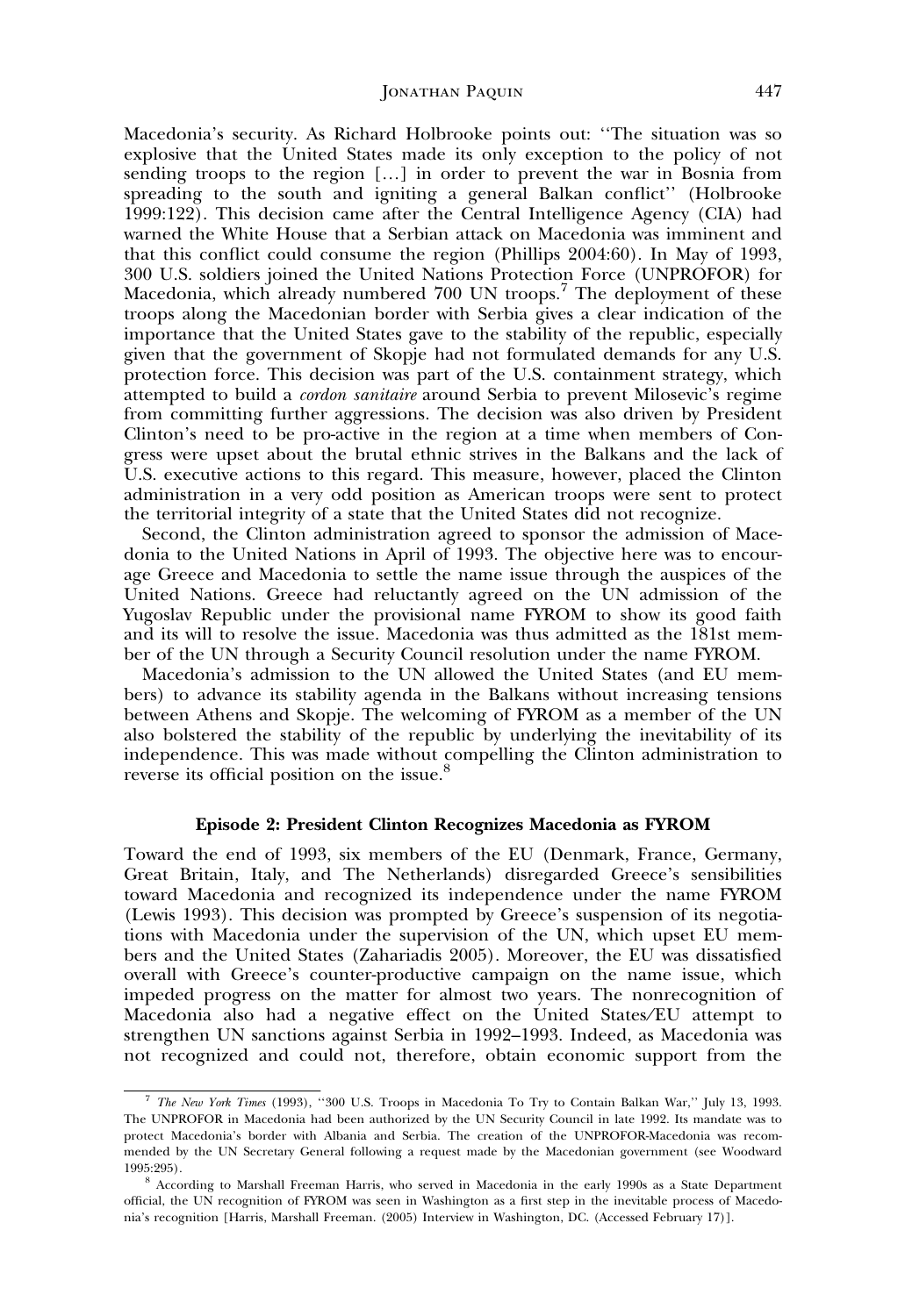United States or from international economic organizations, Skopje was compelled to violate UN sanctions by trading with Serbia in order to sustain its economy.

The decision of EU members to disregard Greece's objection created a window of opportunity for Washington. The Clinton administration had the option to move along with the Europeans to advance its stability agenda in the Balkans without being condemned by Greece as the instigator of the measure. The timing for recognition was also better than in 1992 since tensions between Greece and Macedonia had significantly diminished now that the two parties had undertaken negotiations under UN auspices. In early 1994, Washington decided to follow EU members despite Greece's strong resistance. The Clinton administration justified its decision to recognize FYROM by stating that there was ''a potential for instability to grow'' in the South Balkans and that the recognition of the republic as a sovereign state would increase its stability (Binder 1994).

The White House emphasized the internal and the external stability of the republic in the justification of its decision:

Today, the United States extended formal recognition to the Former Yugoslav Republic of Macedonia and declared its intent to establish full diplomatic relations. […] This action will help promote stability in the region. We join nearly every other country of Europe in taking this step. In extending formal recognition, we have taken into account the Former Yugoslav Republic of Macedonia's commitment to peaceful cooperative relations and its respect for the territorial integrity of all of its neighbors, and the inviolability of existing boundaries. […] We recognize that Greece and the Former Yugoslav Republic of Macedonia have outstanding differences which we expect will be resolved through good faith negotiations. […] We also take note of the Former Yugoslav Republic of Macedonia's commitment to democratic principles, to human rights, to the creation of an open, free market economy and to its desire to seek peaceful solutions to problems in the regions. (The White House 1994)

Matthew Nimetz, who was President Clinton's special envoy to Macedonia in charge of the Greek-Macedonia crisis in 1993–1994, confirms that recognition had first and foremost the objective of fostering Macedonia's stability. The purpose was ''to reinforce the recognition of sovereignty and to give them [the Macedonians] equality with countries that might be hostile'' [Nimetz, Matthew. (2005) Phone interview, February 18].

Greece's reaction to the U.S. decision was immediate. President Clinton was depicted as a traitor and the U.S. consulate in Thessaloniki was attacked by angry Greek protesters who threw eggs at the consulate's windows. More importantly, and as a direct reaction to the U.S. recognition of FYROM, Greek Prime Minister Andreas Papandreou—who defeated Mitsotakis in the 1993 election—announced the imposition of a major trade embargo against Macedonia to retaliate against Washington's recognition of the republic (Shea 1997:285).<sup>9</sup>

## Greek-Americans vs. Macedonian-Americans

The decision to recognize FYROM's independence was made despite the strong opposition expressed by the Greek-American community. This indicates that the Greek diaspora failed to transform the U.S. delay into a permanent nonrecognition of Macedonia. But, could the mobilization of the Macedonian-American community have triggered this policy shift?

<sup>9</sup> Greek Prime Minister Papandreou declared that he was forced to impose the embargo to protect Greece's national security. He pointed out: ''this is a real threat to our national security, because Skopje's aim is to gain an exit to the Aegean Sea… We had to remind the world there is a problem concerning stability and security in the region'' (Shea 1997:285).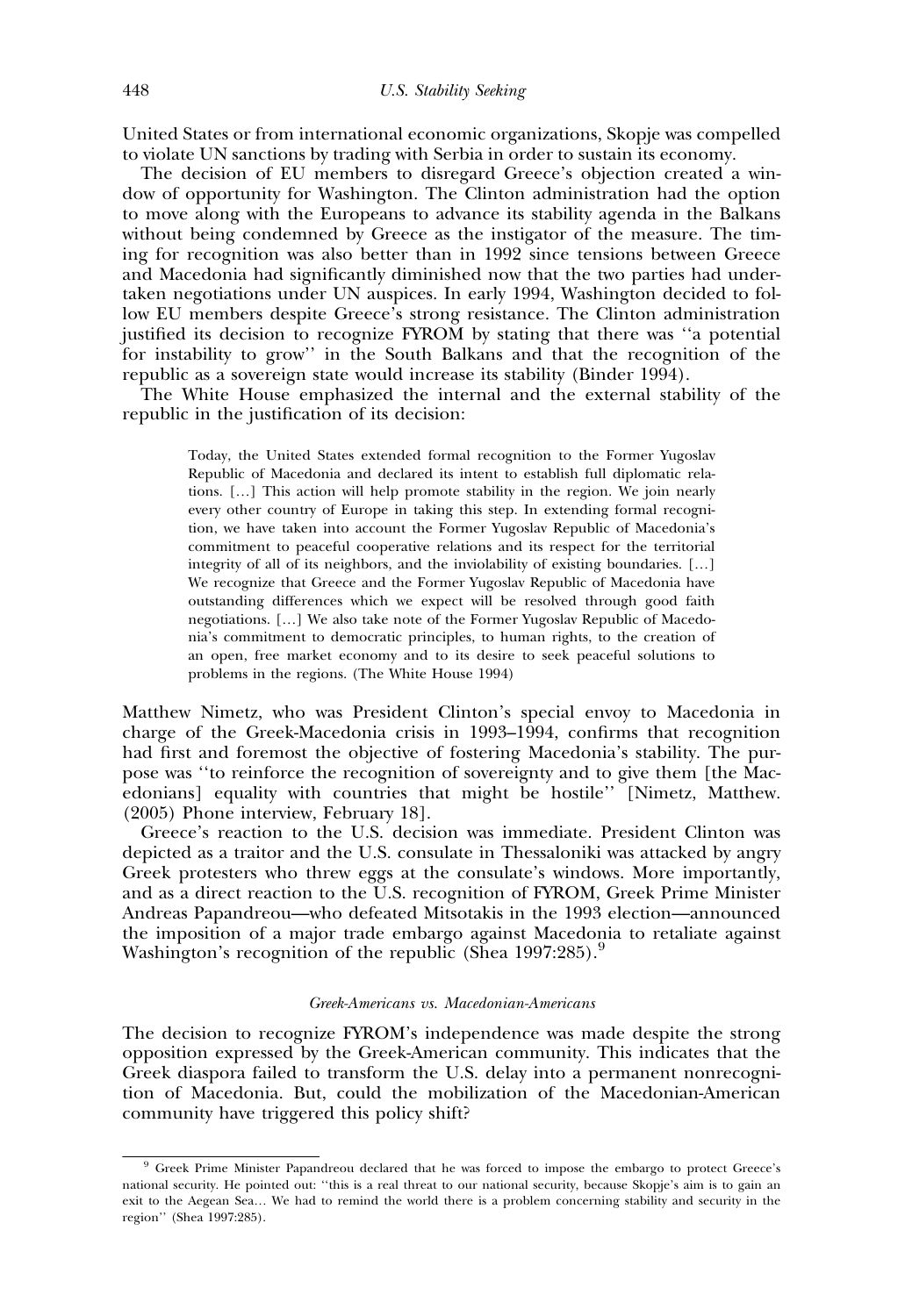According to Ivan A. Lebamov, president of the Macedonian Patriotic Organization (MPO), even if they were not a unified group, the Macedonian-Americans played a significant role in the U.S. recognition of FYROM. The MPO, a pro-Macedonian association based in Indiana whose central aim was to promote Macedonia's independence, lobbied several members of Congress and ''there were many trips to Washington, thousands of letters, hundreds of faxes and tons of paper used by the Macedonian Tribune," MPO's newspaper, to promote the independence of the republic (Shea 1997:182–183). For Lebamov, it is clear that the Macedonian-Americans played a key role in the U.S. decision to recognize the republic.

The MPO, however, was the only significant political organization in 1994 that promoted Macedonian-American interests in Washington.<sup>10</sup> Moreover, during their battle for recognition the Macedonian-Americans, who numbered <40,000 Americans,<sup>11</sup> were competing against the Greek-American lobby, one of the most effective ethnic groups in Washington, which represents around 3 million Americans (the largest Greek community outside of Greece). If the Greek-Americans, who had strong connections in both Houses of Congress and ties to an influential member of the White House staff (President Clinton's senior advisor George Stephanopoulos), failed to dissuade President Clinton from recognizing FYROM, it is very unlikely that the Macedonian-Americans were able to influence the White House. Indeed, we can seriously doubt that the White House made the calculation that it would be profitable to please the Macedonian-Americans at the expense of alienating the large Greek-American community in a mid-term election year.

The second episode of the saga suggests once again that the United States is a stability-seeking state that focused on Macedonia's internal and external stability. These considerations shaped the U.S. response to the controversial Macedonian question and the efforts of the Greek-American lobby to influence the course of that policy remained a peripheral concern.

#### Episode 3: The Clinton Administration Backtracks

The recognition of FYROM had a major impact on the mobilization of the Greek-Americans. Within a few days, the American Hellenic Educational Progressive Association collected 30,000 signatures against President Clinton's decision (Rosin 1994:11). Several leaders of the community, including Representative Michael Bilirakis of Florida and Senator Paul Sarbanes of Maryland, asked President Clinton to reverse his decision and managed to convince George Stephanopoulos to consult President Clinton about it (Harris 1999:44–45). Members of a national Hellenic group also pressured the U.S. Congress ''to urge that President Clinton rescind American recognition of the Republic of Macedonia,'' which led Congress to pass a resolution asking the president to reconsider its decision (Shea 1997:186).

Under the auspices of George Stephanopoulos, leaders of the Greek-American community (Greek Orthodox Archibishop Iakovos, Senator Sarbanes, and a dozen prominent Greek-Americans) managed to meet with President Clinton in a private meeting at the White House to discuss the Macedonian problem. The meeting was attended by Vice-President Al Gore and National Security advisor Anthony Lake. Neither Secretary of State Warren Christopher nor any State

<sup>&</sup>lt;sup>10</sup> In the early 2000s, the Macedonia-Americans became better organized and represented in Washington by creating organizations such as the Macedonian American Friendship Association in 2001 and the United Macedonian Disapora in 2004.

<sup>&</sup>lt;sup>11</sup> The 2000 U.S. census listed 38,051 Macedonian-Americans. Michigan was the state that contained the largest cluster of Macedonia-Americans with 7,801.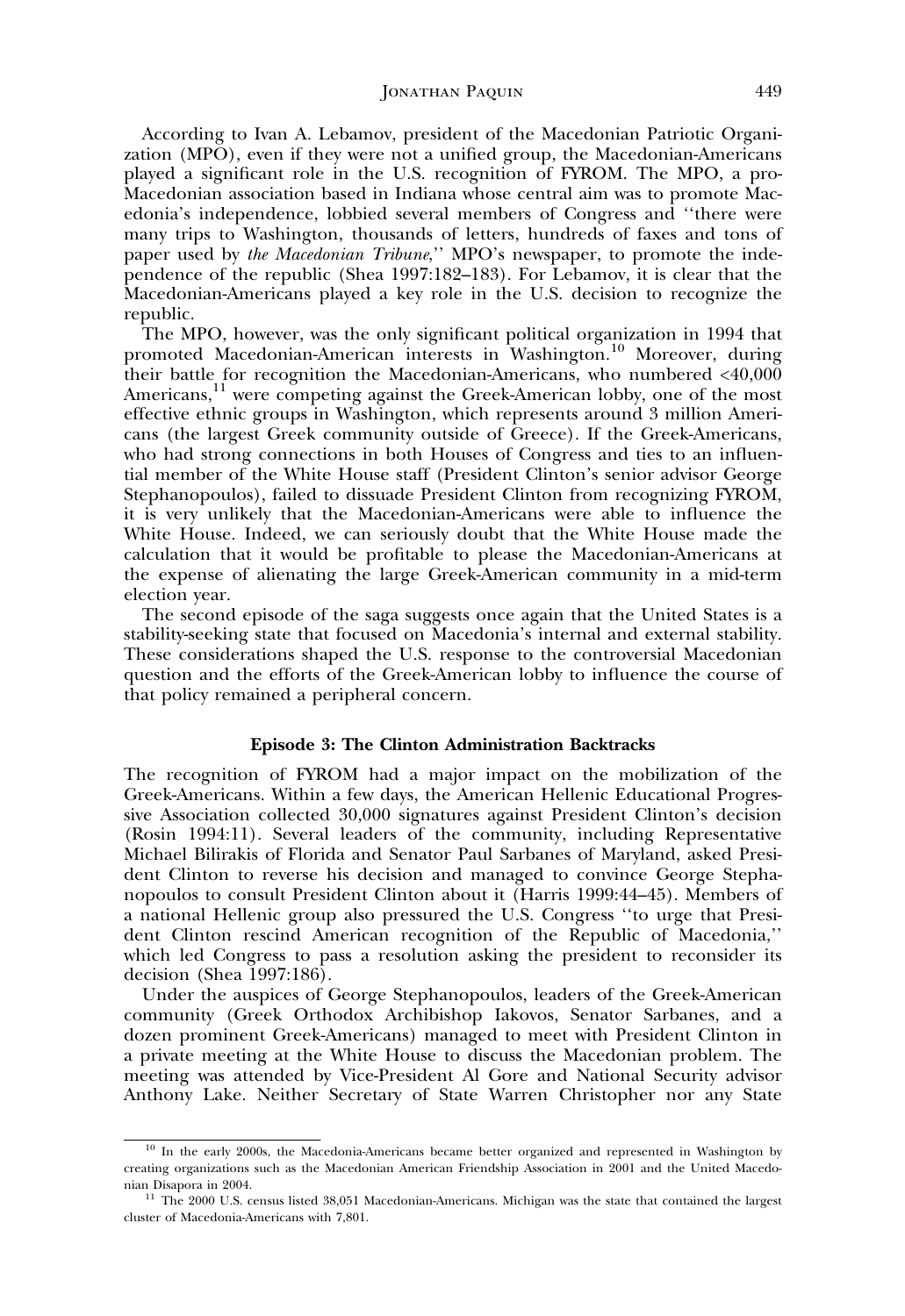Department officials were present at the meeting. Following the reunion, President Clinton backtracked from his initial decision to extend full diplomatic relations to FYROM (e.g., to send an ambassador and open an embassy in Skopje). The president indicated that no ambassador would be sent to Skopje as long as the name and the flag issue remained unresolved between Greece and Macedonia (Ramet 1999:186).

## Interagency Disagreement

By delaying the establishment of diplomatic relations with FYROM, President Clinton was hoping to avoid further antagonizing the Greek-American community. This decision, however, led to an important interagency disagreement between the White House and the State Department. Following the U.S. recognition of FYROM in February of 1994, Secretary of State Christopher had urged President Clinton to name an ambassador to Skopje to give added weight to recognition. Officials from the State Department were therefore upset about the drastic turn of events and openly denounced the White House decision, contending that President Clinton was ''bowing'' to pressure from the Greek-Americans (Greenhouses 1994). Former Secretary of State James Baker also characterized the Clinton administration as being ''confused'' and ''inconsistent'' on the issue and accused the President of ''failure to stand up to pressure from the Greek-American community'' (Shea 1997:365). In an article in the Washington Post, State Department officials were quoted as declaring that delaying to establish full diplomatic relations with Macedonia would empower and legitimate Greece's recent decision to impose a trade embargo against Macedonia (Greenhouses 1994).

Facing this interagency discord, the White House defended its decision by pointing out that it had succeeded in reaching a middle-ground position. Its recognition of the republic satisfied the need for greater stability in the South Balkans, and the delay in sending an ambassador satisfied the Greek-American community. White House officials also argued that the maintenance of the decision to recognize FYROM was a clear demonstration that the administration had not ''caved in to political pressure'' (Greenhouses 1994).

# Did the Greek-Americans Have a Strong Impact on the Process?

The intervention of the Greek-American community did cause the reversal of President Clinton's decision to establish diplomatic relations with FYROM. However, the United States did not reverse its recognition of the republic. As President Clinton's NSC advisor, Anthony Lake, points out, this decision did not signify a ''reversal of course'' [Lake, Anthony. (2005) Interview in Washington, DC, April 4]. Even if the Greek-American pressure slowed the process by which full diplomatic relations were established following FYROM's recognition, it failed to stop it. In fact, the Greek-Americans were condemned to lose the battle over the recognition of Macedonia. They managed to win a fight by making the Clinton administration retreat from its earlier decision to send an ambassador, but could hardly manage to win the war of recognition.

# Episode 4: The U.S. Extends Full Diplomatic Relations to FYROM

In the months following the admission of FYROM to the United Nations, talks hosted by the UN on the name issue failed to produce any significant progress. Things started to move forward in the fall of 1995 when U.S. Assistant Secretary of State, Richard Holbrooke (who was working on a peace plan to end the Bosnian war), undertook discussions with Greek and Macedonian leaders. After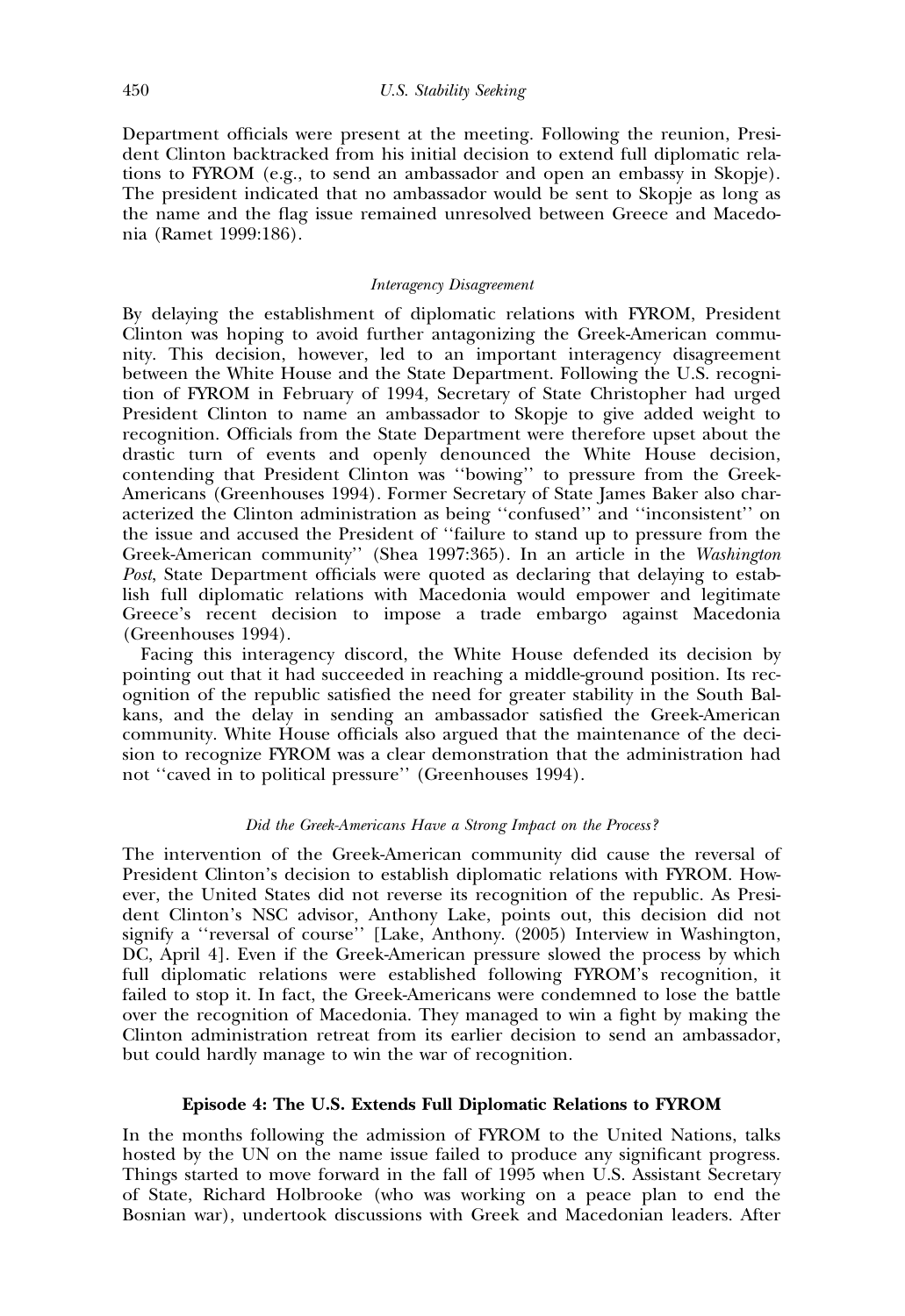## Jonathan Paquin 451

a few back and forth visits to Skopje and Athens, Holbrooke squared the circle by persuading Greece and Macedonia to sign an interim agreement of mutual recognition in which they consented to normalize their relations. Under this agreement, the two states agreed to recognize their mutual frontiers, the inviolability of their borders, and their respective independence. Macedonia also agreed to adopt a new flag and, in return, Athens lifted its economic embargo (Holbrooke 1999:121–127). The two states also exchanged liaison officers and agreed to begin commercial negotiations. More importantly, both parties began serious negotiations on the name issue.

It is in the context of mutual agreement between Greece and Macedonia that the United States established diplomatic relations with FYROM at the ambassadorial level by upgrading its liaison office to an embassy in February of 1996. The U.S. decision was made after both parties had shown a clear commitment to respect each other's sovereignty and had made efforts to find a solution to the name dispute. This interim accord was the piece of the puzzle that could guarantee inter state stability in the South Balkans. As a result of the accord, political tensions dropped significantly and virtually eliminated the probability of an inter state conflict between the two states.<sup>12</sup>

For Matthew Nimetz, who became UN special envoy to Macedonia in 1994, the establishment of a U.S. embassy in Skopje greatly strengthened the security of the Macedonian state. He indicates:

In smaller countries, you have to understand how important it is to have an Ambassador of the large superpower and until that happens there is always a question of whether there will be support for the very survival of the country. And this is a country in the Balkans that never had a history of being an independent country. So, I think that it was a high priority in Skopje to have not only formal U.S. recognition, and a membership in the UN, but a tangible U.S. demonstration of support. [Nimetz, Matthew. (2005) Phone interview, February 18]

After signing the accord with Athens, Macedonia was also able to internationalize and to institutionalize its status as a sovereign state by joining a series of international organizations such as the Organization for Security and Cooperation in Europe, and NATO's Partnership for Peace.

## Episode 5: The U.S. Recognizes FYROM as the Republic of Macedonia

The fifth and last episode of the Macedonian saga took place under the presidency of George W. Bush and concerns the U.S. recognition of FYROM as the Republic of Macedonia which, at the time of this writing, is still opposed by Greece. Conventionally, the diplomatic recognition of a new state comes with the recognition of its constitutional name. Macedonia once again failed to experience the conventional process of recognition as the United States recognized its constitutional name 10 years after it recognized its independence. The question to ask here is why the U.S. suddenly felt the need to recognize the name ''Macedonia'' while Athens and Skopje had still not entirely resolved their contention regarding this issue? This is even more puzzling considering that the EU members were waiting for a final agreement on the name before completing Macedonia's recognition process. What kind of incentives led the United States

<sup>&</sup>lt;sup>12</sup> In response to the U.S. recognition, Macedonian Prime Minister Branko Crvenkovski declared: "The establishment of full diplomatic relations with the U.S.A. at ambassadorial level, is an event of exceptional, I'd say historic, significance for the republic of Macedonia. It's something we have been anticipating for a long time, aware that this would contribute, to a great extent, to the strengthening of Macedonia's position not only on a bilateral basis in relations with the U.S., but overall in the international community, as well.'' (see Shea 1997:306).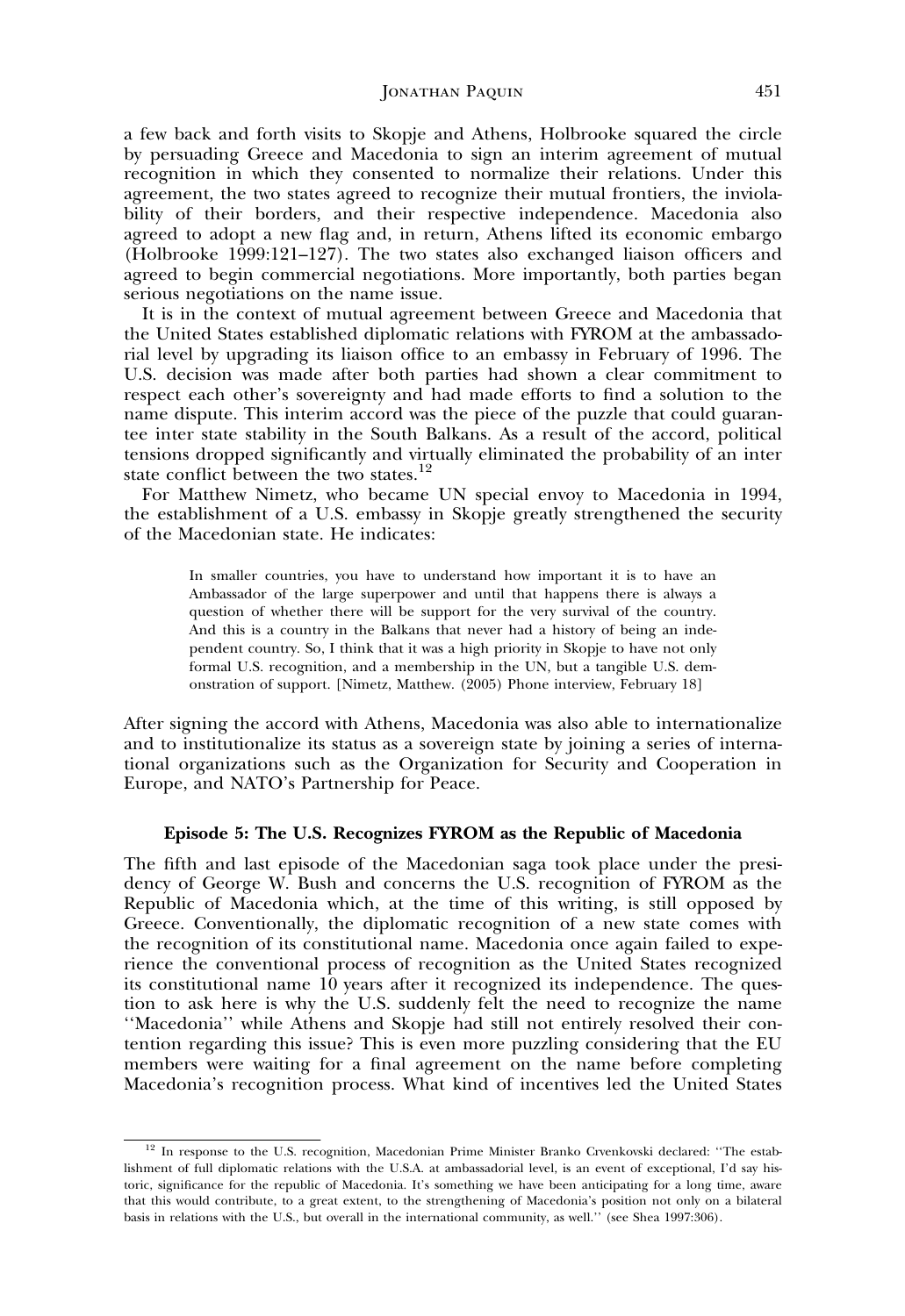to make such a bold decision? Once again, defensive positionalism offers an explanation.

#### Macedonia's Growing Instability

Following its independence, Macedonia faced growing internal divisions between some elements of the Christian Orthodox majority and Muslim Albanian minority. Ethnic Albanians were poorly represented within Macedonia's institutions and only a few government ministers were Albanian Muslims. In the second half of the 1990s, some ethnic Albanians rose up against the discrimination and began to express their grievances more vocally. They requested more political autonomy and better constitutional recognitions. Macedonia soon went from the status of a secessionist state struggling for independence to a host state facing an Albanian autonomist movement.

The growing political tension in Macedonia eventually led to ethnic violence in early 2001. Ethnic Albanian insurgents formed a paramilitary force, the National Liberation Army (NLA), and launched several attacks in the northwest of the republic (Phillips 2004). The conflict produced more than 120,000 displaced persons before a ceasefire between the NLA and the Macedonian authorities could be reached in July (Liotta 2003:97). With the assistance of special representatives from the United States and the EU, a political accord known as the Ohrid Agreement was signed in August.<sup>13</sup> The implementation of the accord, however, was more difficult than expected. Although the agreement had officially put an end to the crisis, ethnic tensions persisted and a significant portion of Christian Orthodox opposed certain dispositions of the agreement. One of the central political contentions dividing many Orthodox and Muslims concerned the modification of the municipal boundaries, which was to give more power to the ethnic Albanians in important Macedonian cities. In the summer of 2004, Orthodox nationalists mobilized and called for a referendum on a proposal to override a decentralization law, which was to redraw certain municipal boundaries. Ten days before the referendum, opinion polls showed that no <43.5% of Macedonians would oppose the decentralization law. The referendum threatened to put an end to the three-year peace agreement that had been sponsored in 2001 by the United States and the EU (Pettifer 2004:4).

In early November 2004, officials from the Macedonian government called on the Bush administration for help and support [Anonymous interview with a State Department official. (2005). Washington, DC, February 25]. As a key instigator of the Ohrid peace plan, the U.S. administration saw the accord as the best way to preserve stability in the southern Balkans. The agreement was seen in Washington as Macedonia's first step toward a successful multiethnic state and as the only solution to ensure Macedonia's eventual integration into the EU and NATO. The State Department was worried that a winning referendum might destabilize Macedonia and that ethnic conflicts might resurface. In this context, the Macedonian issue literally became a short-term crisis management issue for the U.S. administration [Anonymous interview with a State Department official. (2005). Washington, DC, March 10]. On November 3, the day after the reelection of President George W. Bush, members of the State Department and the NSC met to discuss measures to secure the survival of the Ohrid agreement.

<sup>&</sup>lt;sup>13</sup> This agreement addressed the core Albanian demands: greater civil rights were guaranteed for Albanians (i.e., political, cultural, and religious rights); a better representation of Albanians in the civil service and in the police force; the recognition of the Albanian language as an official language in districts where Albanians formed the majority; and a double-majority parliamentary system was created which gave Albanians a veto power over Macedonia's political life (see Carpenter 2002:30). Following the signing of the agreement, NATO sent ground troops—as requested by Macedonian Prime Minister Hari Kostov—to lead the ''Operation Essential Harvest'' which consisted of demilitarizing the NLA and restoring order in the republic.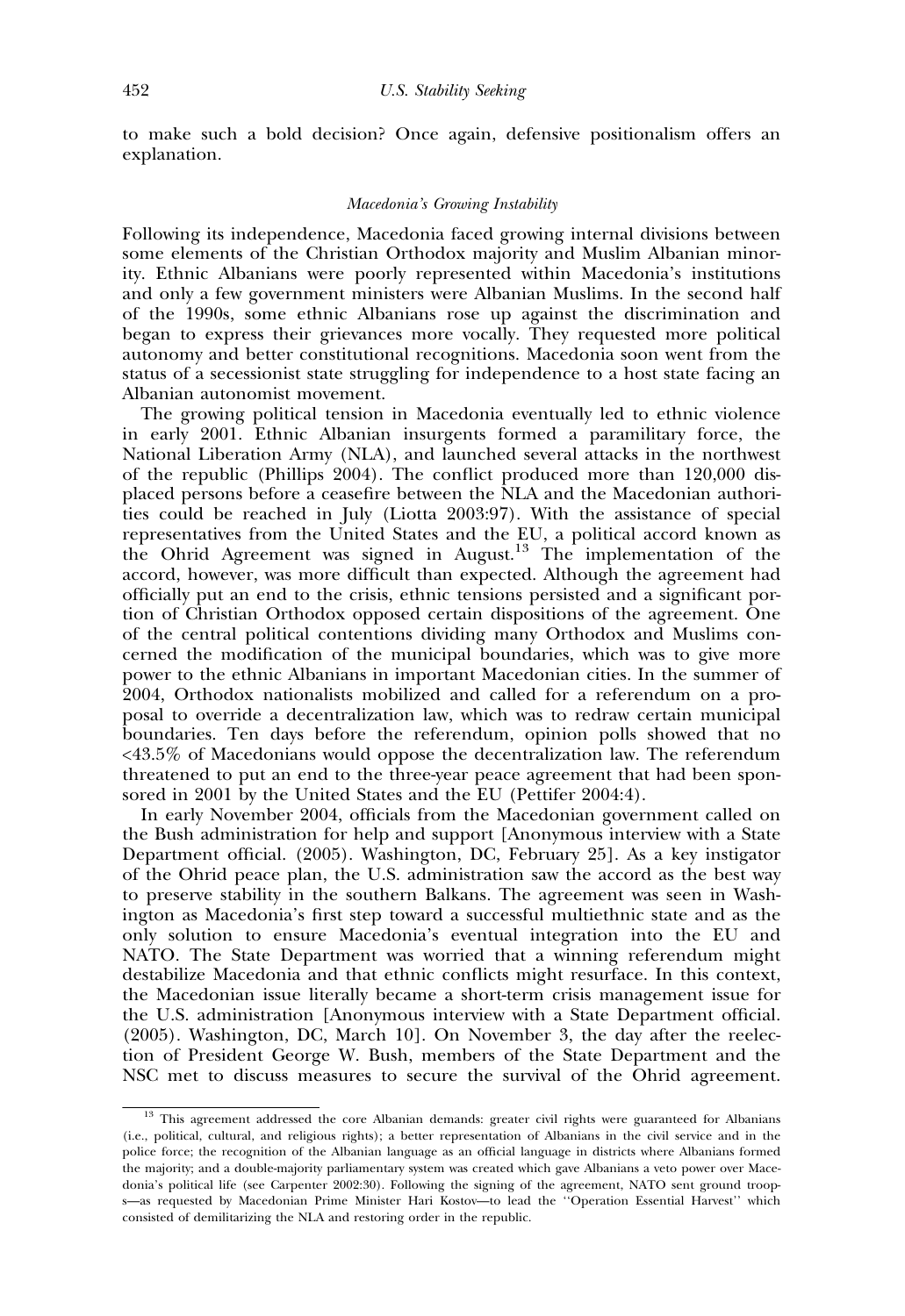During the meeting, the option of recognizing Macedonia's constitutional name was retained as a measure to appease Orthodox nationalists who had been struggling for the right to use the name Macedonia as the independence of the republic in 1991 (Pettifer 2004). Recognition was expected to bring more confidence to the Christian majority as well as more evidence of United States support of Macedonia's territorial integrity. This explains why the recognition of the constitutional name was warranted in 2004 as opposed to 2001 when domestic political tensions exploded. Recognition in 2001 would have been an inappropriate measure to bolster internal stability. The Albanian minority was discontent with its political status within Macedonia and the recognition of the constitutional name could have been interpreted as a pro-Orthodox measure.

Certain members of the State Department who attended the meeting pointed out, however, that the Greek-American community would clearly be angry at the United States if the Bush administration was to move on with recognition [Anonymous interview with a State Department official. (2005). Washington, DC, February 25]. Despite this domestic consideration, Secretary of State Colin Powell advised President Bush to extend recognition. The decision was made in a short period of time and resulted from a relatively large consensus between the State Department and the NSC. It is not a coincidence that the Bush administration went ahead with the recognition 24 hours after the U.S. presidential election. The administration knew that the decision would alienate the Greek-American community and was aware that it would have been politically costly to make such a unilateral decision before the election.

At the State Department daily press briefing that followed the U.S. decision, State Department spokesman Richard Boucher declared:

The fact that the [Macedonian] referendum is coming up is part of the equation. We are certainly looking for ways to support the full implementation of the Ohrid Agreements, including the decentralization that's so important to that, and we felt therefore this was the appropriate time to take the step. […] The point is to show support for a multiethnic society in Macedonia as they proceed in a direction that we feel contribute to their own stability and the stability of the region, and by taking this step in terms of recognizing Macedonia under its chosen name we feel that we bolster that progress. (Boucher 2004)

For the first time as the breakup of Yugoslavia, the United States had made a decision on recognition without consulting its European counterparts beforehand. The reason the United States did not attempt to bring EU countries on board was that it had no wish to offend and isolate Greece, which still opposed FYROM's use of the name Macedonia. The Bush administration, however, was so determined to save the Ohrid agreement that it only informed the Greek government of its decision to recognize Macedonia once the decision was made, a lack of delicacy that infuriated Athens. As much as Secretary of State Colin Powell repeated that the U.S. decision ''was not aimed at upsetting Greece,'' this did not prevent Athens from taking offence at the U.S. decision (Quinn 2004). The Greek government declared that regardless of the U.S. stance on the issue, it would not recognize FYROM as the Republic of Macedonia and that it would oppose its integration in the EU and NATO as long as a compromise was not reached on the name of the republic.

This last episode of the saga shows that the U.S. cost-benefit analysis produced a different outcome than 10 years earlier. It was more important in 2004 to foster Macedonia's internal order and cohesion than to manage Greece's feelings toward the issue. This can be explained by the fact that the Greek-Macedonian tension of the early 1990s, which inhibited President George H. W. Bush from recognizing the republic, was much less significant in 2004. Indeed, as a result of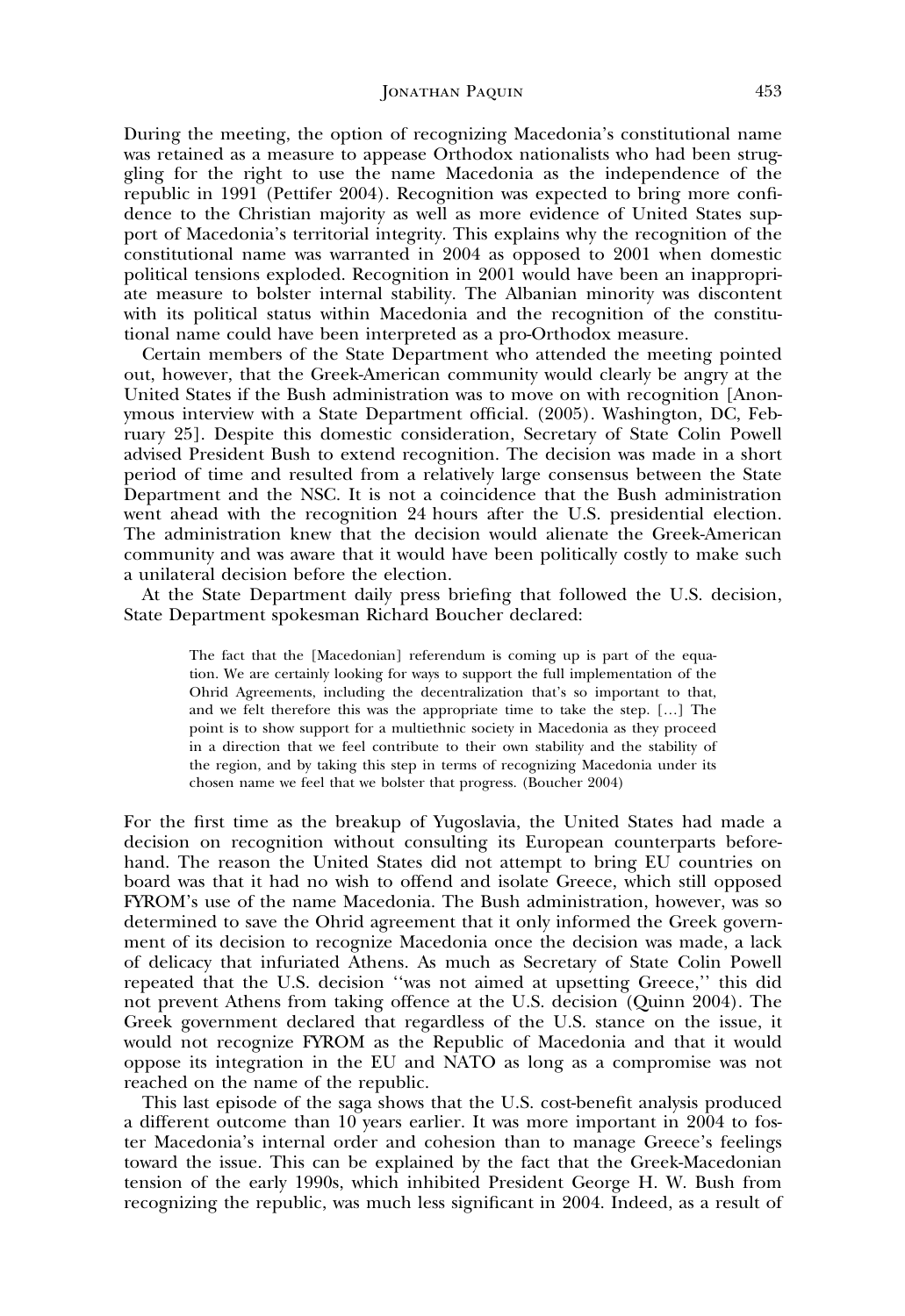the 1995 interim accord, Athens and Skopje had normalized their relations and Greece had become the largest economic investor in Macedonia. In the late 1990s, the two states also agreed to build an oil pipeline that crossed both states and signed a bilateral security accord. Moreover, Greece had supported the Macedonian government during the 2001 conflict against NLA insurgents (Zahariadis 2003:277). This growing economic and military interdependence made any inter state conflict very unlikely, and this explains why this factor was no longer part of the U.S. cost-benefit analysis.

The Macedonian referendum proposal to overturn decentralization was ultimately defeated on November  $7, 2004$  because of a low turnout (Los Angeles Times 2004). It is difficult to measure whether the U.S. decision to recognize Macedonia really had an impact on the referendum result. We can assume, however, that it did influence the outcome in a positive way as supporters of the proposal to override the decentralization law were fewer than polls had shown the week before. According to James Pettifer:

The great short-term achievement of the American recognition decision is that it cut the ground from under the feet of the rejectionists in the Slavophone community, and reinforced the minority who are prepared to accept, if not like, the Ochrid Accords. (Pettifer 2004:4)

Those who saw the U.S. move as a reward for Macedonia's help during the Kosovo war and for its support in the invasion of Iraq in 2003 have misread the meaning of Bush's decision. As a defensive positional state, the United States extended recognition to help maintain Macedonia's internal stability and reinforce order within the region. This episode shows that recognition was a tool to foster the American stability interests in the Balkans, and that this focus remained consistent over the years.

## The Second Crusade of the Greek-Americans

Twenty-four hours after the Bush administration recognized the Republic of Macedonia, the head of the Greek-American Church, Archbishop Demetrios, sent a letter to President Bush asking him to revoke his decision (Financial Times 2004). Ten days later, Archbishop Demetrios, accompanied by members of the Greek Orthodox Archdiocese and Greek-American leaders from Boston, New York and Washington, DC, met with U.S. top officials hoping to persuade them to change their mind. At the State Department, the Greek-American lobby met in private with Secretary Colin Powell, Undersecretary for Political Affairs Marc Grossman, and Assistant Secretary for European Affairs Elizabeth Jones (World Council of Hellenes Abroad 2004). During the meeting, Powell explained that the decision to recognize the name was irrevocable. According to a State Department official, Secretary Powell declared ''We knew that the decision would create great pain to you but we had no choice. The objective was to reinforce stability in Macedonia'' [Anonymous interview with a State Department official. (2005). Washington, DC, February 25]. The Greek-American delegation then headed to the NSC to meet with National Security Advisor Condoleezza Rice. Deputy National Security Advisor Fran Townsend and President Bush's senior political advisor Karl Rove attended the meeting. Once more, the Archbishop asked that the United States revoke its decision but received the same answer from the NSC [Anonymous interview with a State Department official. (2005). Washington, DC, February 25]. The delegation finally went on to Capitol Hill to meet with Greek-Americans from the House of Representatives and to conduct strategic meetings with Greek-American Senator Paul Sarbanes from Maryland. In the weeks following its visit to Washington, the Greek-American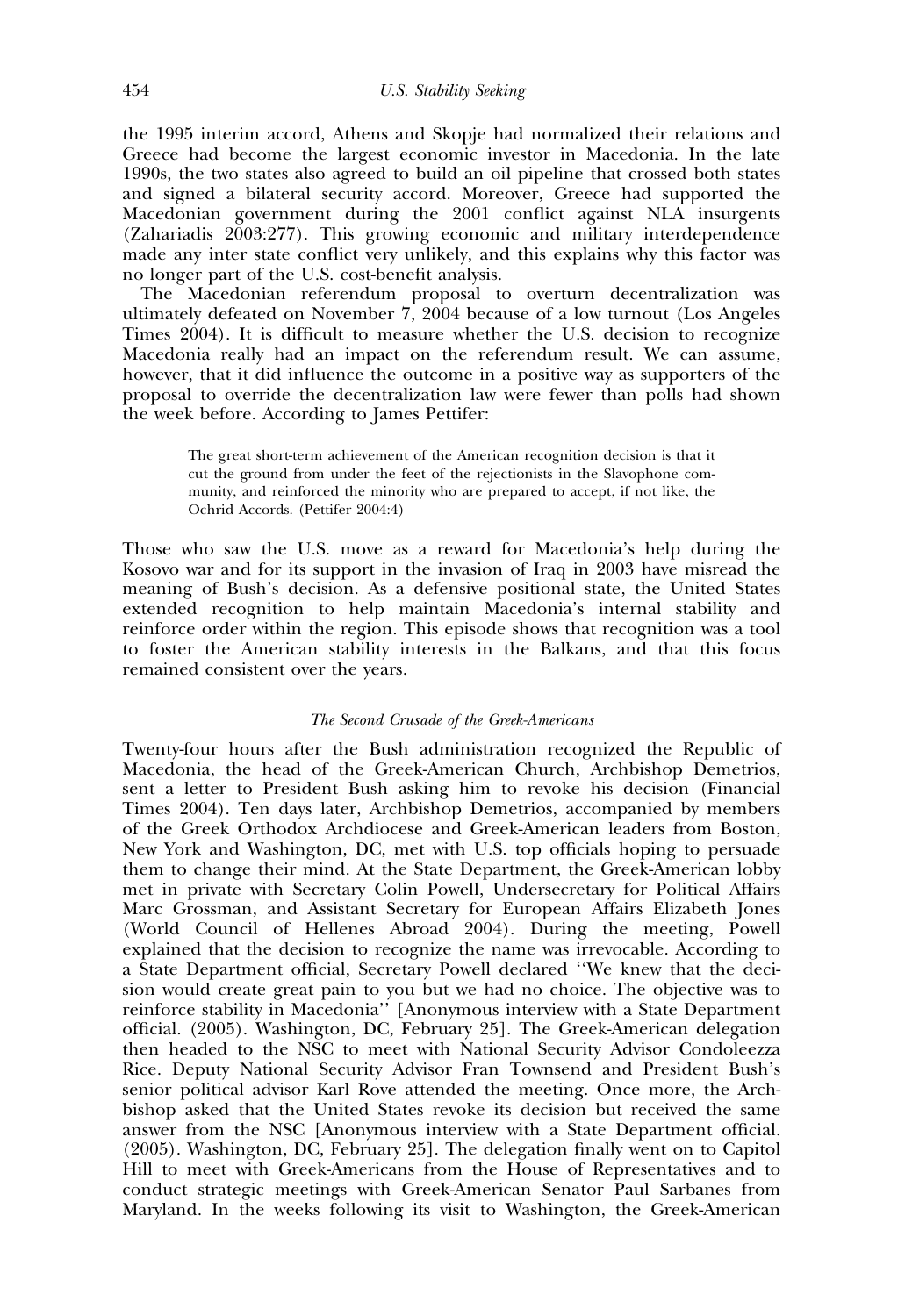delegation sent numerous letters to Congress members in an ultimate attempt to influence the White House's decision. Despite time and energy spent, the Greek-American lobby failed to modify the U.S. decision to recognize the Republic of Macedonia.

# Conclusion: Regional Stability or Ethnic Lobbies?

This research shows that the defensive realist paradigm is useful in explaining the United States response to the Macedonian saga. Indeed, the United States acted along the lines of defensive positionalism as Grieco would predict. The within-case analysis performed suggests that the quest for regional stability is the main factor explaining the United States delay of Macedonia's recognition. The search for the stabilization of the South Balkans was consistent during most of the Macedonian saga. Recognition was initially delayed in large part because it would have encouraged the possibility of a military conflict between Greece and Macedonia. Then, recognition was conferred to FYROM in 1994 in order to reduce its vulnerability to Serbian aggression once the prospect of a war with Greece became less of a concern and that Macedonia could guarantee that no inter state war would occur. Diplomatic relations were extended in 1996 once a U.S. sponsored agreement reinforced stability in the region by opening a constructive dialogue between Greece and Macedonia. Finally, the constitutional name of the republic was recognized by Washington in 2004 in an attempt to secure the implementation of the Ohrid agreement, which aimed to strengthen the internal stability of the republic and, by extension, prevent disorder from spreading in the South Balkans (see Table 1).

Facts conform to the initial hypotheses of the research: as a stability-seeking power, the United States only recognizes the independence of a secessionist state that can simultaneously maintain its internal and external stability. In the case where stability would not be guaranteed by the secessionists, the United States maintains the status quo and⁄ or delays recognition.

This article also demonstrates that the three successive presidencies that tackled the controversial Macedonian question (i.e., George H. W. Bush, Bill Clinton, and George W. Bush) made a connection between the internal and the external dimensions of Macedonia's stability, and that this connection guided the American response toward this emerging state. The analysis also shows that the fluctuation of the U.S. position over time was not caused by a disparity in U.S. foreign policy interests but rather by a consistent set of preferences that produced different outcomes depending on the nature of each intra case analyzed. Hence, this essay brings the external factors back to the forefront of the theoretical debate on U.S. foreign policy making toward foreign crises. The case of Macedonia is, therefore, important for theory development. Indeed, the defensive realist argument presented in this article challenges the reliability of the ethnic lobby proposition to explain the U.S. behavior toward Macedonia, a case that is often brought up by the advocates of this liberal argument. The Greek-American lobby was not a major variable in the Bush administration's decision to delay recognition in 1992. This lobby failed to prevent President Clinton from recognizing the independence of the republic in 1994, and failed again 10 years later when it attempted to reverse George W. Bush's decision to recognize Macedonia's constitutional name. The Greek-Americans only had an impact on one specific instance that is on the U.S. decision to delay the extension of full diplomatic relations to FYROM in March 1994. Although one would expect the ethnic argument to perform well in the Macedonian case because of the strength of the Greek-American community in Washington, this study shows that this proposition performs poorly overall.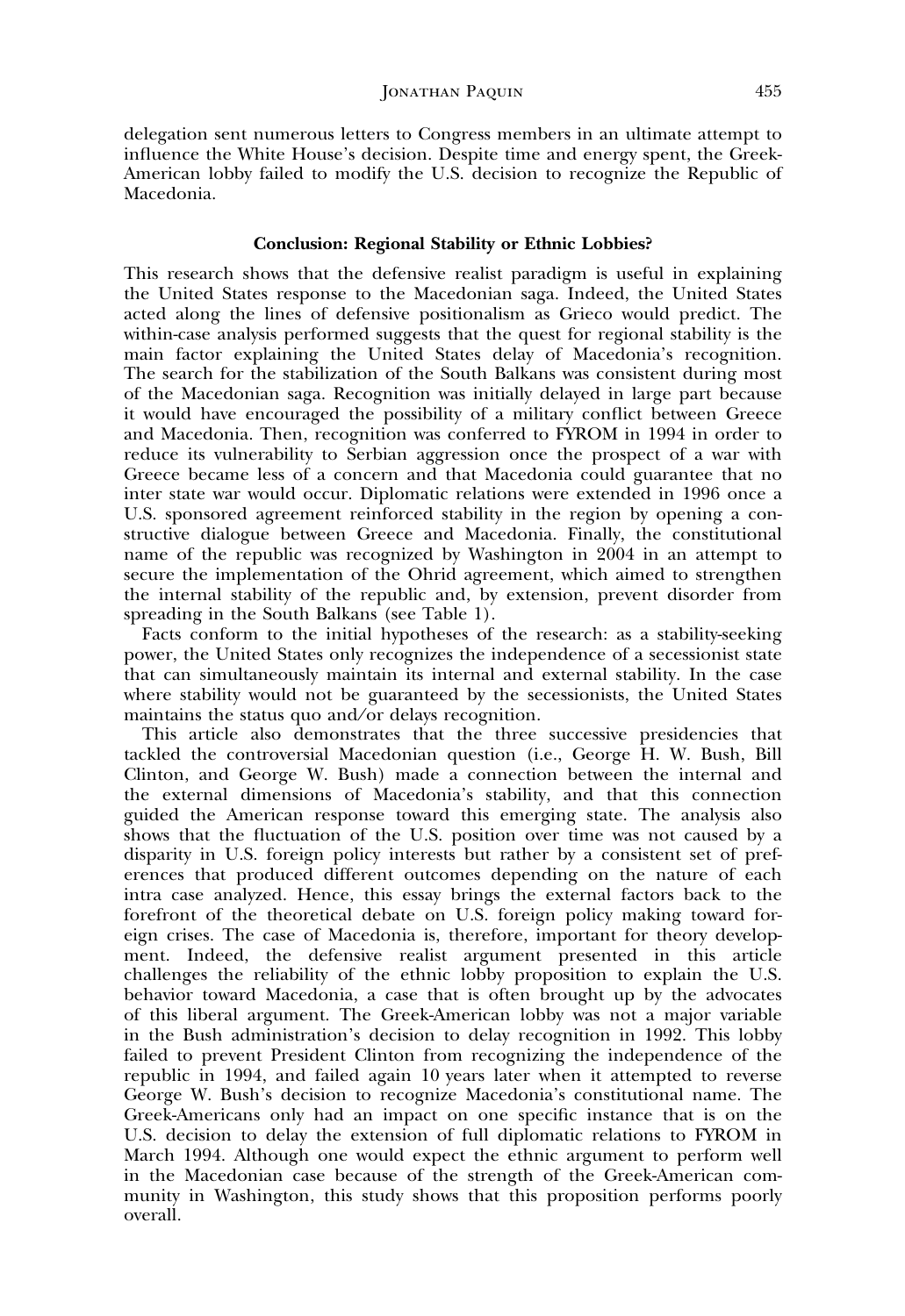| Vithin-case analysis                              | Regional Stability Predictions                  | Greek-American Lobby Predictions         | Actual U.S. Foreign Policy                     |
|---------------------------------------------------|-------------------------------------------------|------------------------------------------|------------------------------------------------|
| Episode 1: recognition delayed<br>$(1991 - 1992)$ | U.S. delays recognition of Macedonia            | U.S. opposes recognition of<br>Macedonia | U.S. delays recognition of Macedonia           |
| Episode 2: recognition of<br>FYROM (1994)         | J.S. recognizes FYROM of FYROM                  | U.S. opposes recognition                 | U.S. recognizes FYROM                          |
| Episode 3: U.S. backtracks on                     | U.S. extends full diplomatic relations to FYROM | diplomatic relations to FYROM            | U.S. does not extend full diplomatic relations |
| diplomatic relations (1994)                       |                                                 | U.S. does not extend full                | to FYROM                                       |
| diplomatic relations (1996)                       | U.S. extends full diplomatic relations to FYROM | diplomatic relations to FYROM            | U.S. extends full diplomatic relations         |
| Episode 4: extension of                           |                                                 | U.S. does not extend full                | to FYROM                                       |
| constitutional name (2004)                        | U.S. recognizes Macedonia's constitutional name | Macedonia's constitutional name          | U.S. recognizes Macedonia's                    |
| Episode 5: recognition of                         |                                                 | U.S. opposes recognition of              | constitutional name                            |

TABLE 1. U.S. Foreign Policy and the Birth of the Macedonian State TABLE 1. U.S. Foreign Policy and the Birth of the Macedonian State

Cases in bold are successful predictions. The one in italics is an incorrect prediction. FXROM, Former Yugoslav Republic of Macedonia.  $\;$ Cases in bold are successful predictions. The one in italics is an incorrect prediction. FYROM, Former Yugoslav Republic of Macedonia.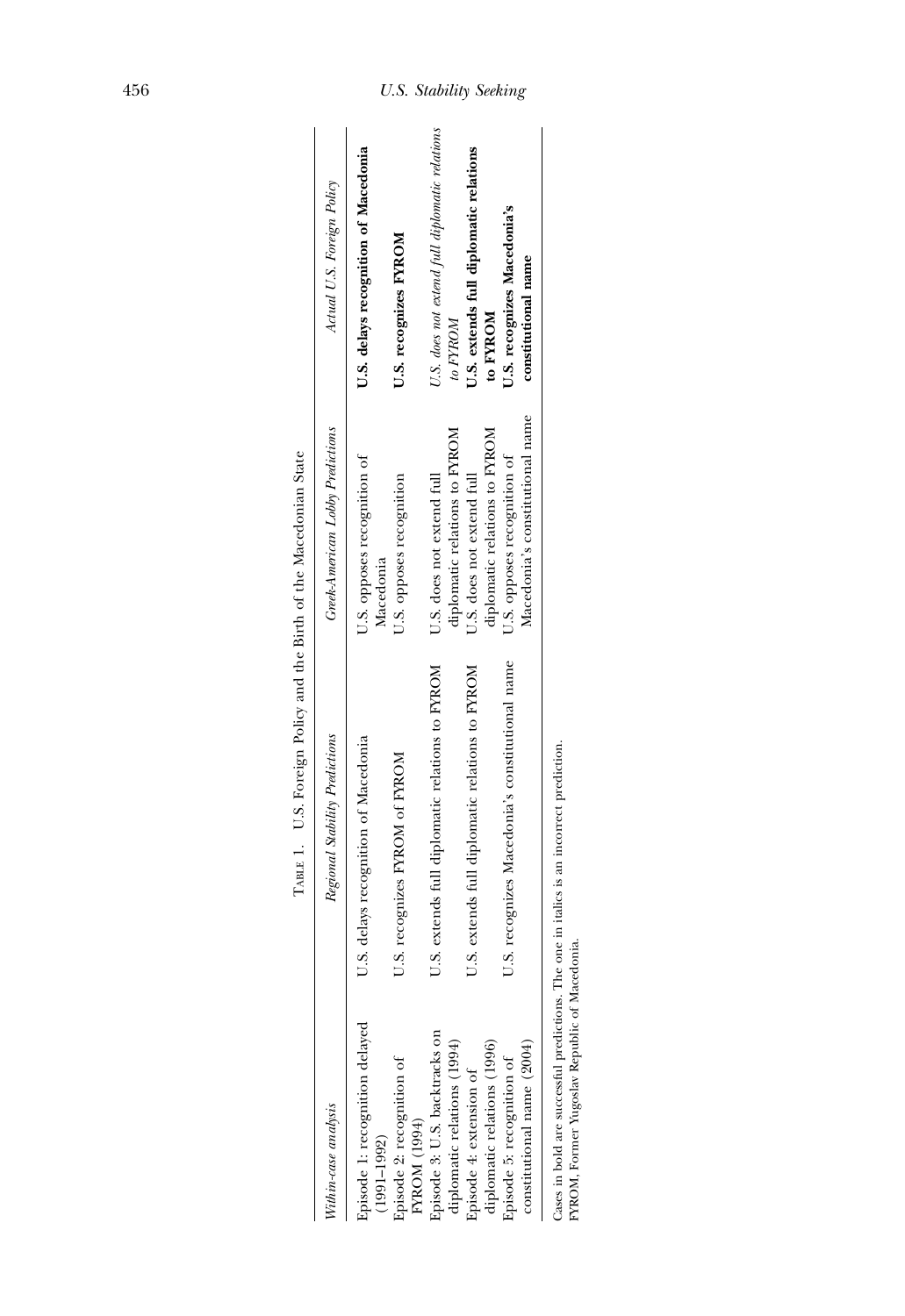## References

- Adler, David Gray. (1995) The President's Recognition Power: Ministerial or Discretionary? Presidential Studies Quarterly 25(2):267–286.
- AMBROSIO, THOMAS. (2002) Ethnic Identity Groups and U.S. Foreign Policy. In Ethnic Identity Groups and U.S. Foreign Policy, edited by Thomas Ambrosio. Westport, CT: Praeger.
- BAKER, JAMES A. (1995) The Politics of Diplomacy. New York: G.P. Putnam's Sons.
- BINDER, DAVID. (1994) U.S. to recognize Macedonia. New York Times, February 9.
- Boucher, Richard. (2004) Daily Press Briefing. Washington DC: U.S. Department of State, November 4. Available at http://www.state.gov/r/pa/prs/dpb/2004/37819.htm. (Accessed April 5, 2008).
- BRZEZINSKI, ZBIGNIEW. (2006) A Dangerous Exemption: Why should the Israel Lobby be Immune from Criticism? Foreign Policy 155(July-August):63-64.
- Carpenter, Ted Galen. (2002) Kosovo and Macedonia: the West Enhances the Threat. Mediterranean Quarterly 13(1):21–37.
- Commission on Security and Cooperation in Europe. (1990) Charter of Paris for a New Europe, Paris. Available at http://www.osce.org/documents/mcs/1990/11/4045\_en.pdf. (Accessed April 5, 2008).
- DAALDER, IVO H. (2000) Getting to Dayton: the Making of America's Bosnia Policy. Washington, DC: Brooking Institution Press.
- DECONDE, ALEXANDER. (1992) Ethnicity, Race, and American foreign Policy: a History. Boston: Northeastern University Press.
- Department of State. (1992) Unclassified Document, case 200502041, October 22. Unclassified on June 15, 2005.
- GEORGE, ALEXANDER L., AND ANDREW BENNETT. (2005) Case Studies and Theory Development in the Social Sciences. Cambridge: MIT Press.
- GOMPERT, DAVID C. (1996) The United States and Yugoslavia's Wars. In The World and Yugoslavia's Wars, edited by Richard H. Ullman. New York: A Council on Foreign Relations Book.
- Greenhouses, Steven. (1994) State Department Criticizes White House on Macedonia Ties. The Washington Post, April 19.
- Grieco, Joseph M. (1988) Anarchy and the limits of cooperation: a realist critique of the newest liberal institutionalism. International Organization 42(3):485–507.
- Grieco, Joseph M. (1990) Cooperation Among Nations: Europe, America, and Non-Tariff Barriers to Trade. Ithaca, NY: Cornell University Press.
- HALPERIN, MORTON H., DAVID J. SCHEFFER, AND PATRICIA L. SMALL. (1992) Self-Determination in the New World Order. Washington, DC: Carnegie Endowment for International Peace.
- HANEY, PATRICK J., AND WALT VANDERBUSH. (1999) The Rope of Ethnic Interest Groups in US Foreign Policy: The Case of the Cuban American National Foundation. International Studies Quarterly 43:341–361.
- Harris, Marshall Freeman. (1999) Macedonia: the Next Domino? The National Interest 55:42–46.
- HENKIN, LOUIS. (1996) Foreign Affairs and the US Constitution, 2nd edition. Oxford: Clarendon Press.
- HENKIN, LOUIS, RICHARD CRAWFORD PUGH, OSCAR SCHACHTER, AND HANS SMIT. (1993) International Law, 3rd edition, St. Paul, MN: West Publishing.
- HOCKENOS, PAUL. (2003) Homeland Calling: Exile Patriotism & the Balkan Wars. Ithaca, NY: Cornell University Press.
- HOLBROOKE, RICHARD. (1999) To End a War. New York: The Modern Library.
- Koros, Evangelos. (2001) Greek Policy Considerations over FYROM Independence and Recognition. In The New Macedonian Question, edited by James Pettifer. New York: Palgrave.
- Krasner, Stephen D. (1999) Sovereignty: Organized Hypocricy. Princeton, NJ: Princeton University Press.
- LABS, ERIC J. (1997) Beyond Victory: Offensive Realism and the Expansion of War Aims. Security Studies 6(4):1–49.
- LEWIS, PAUL. (1993) Europe to defy Greece on ties to Macedonia. New York Times, December 12.
- LIOTTA, P.H. (2003) Spillover Effect: Aftershocks in Kosovo, Macedonia and Serbia. European Security, 12(1):82–108.
- Mastanduno, Michael. (1992) Economic Containment: CoCom and the Politics of East-West Trade. Ithaca, NY: Cornell University Press.
- Mastanduno, Michael. (1993) Do Relative Gains Matter? America's Response to Japanese Industrial Policy. In Neorealism and Neoliberalism: the Contemporary Debate, edited by David A. Baldwin. New York: Columbia University Press.
- Mearsheimer, John. (2001) The Tragedy of Great Power Politics. New York: Norton.